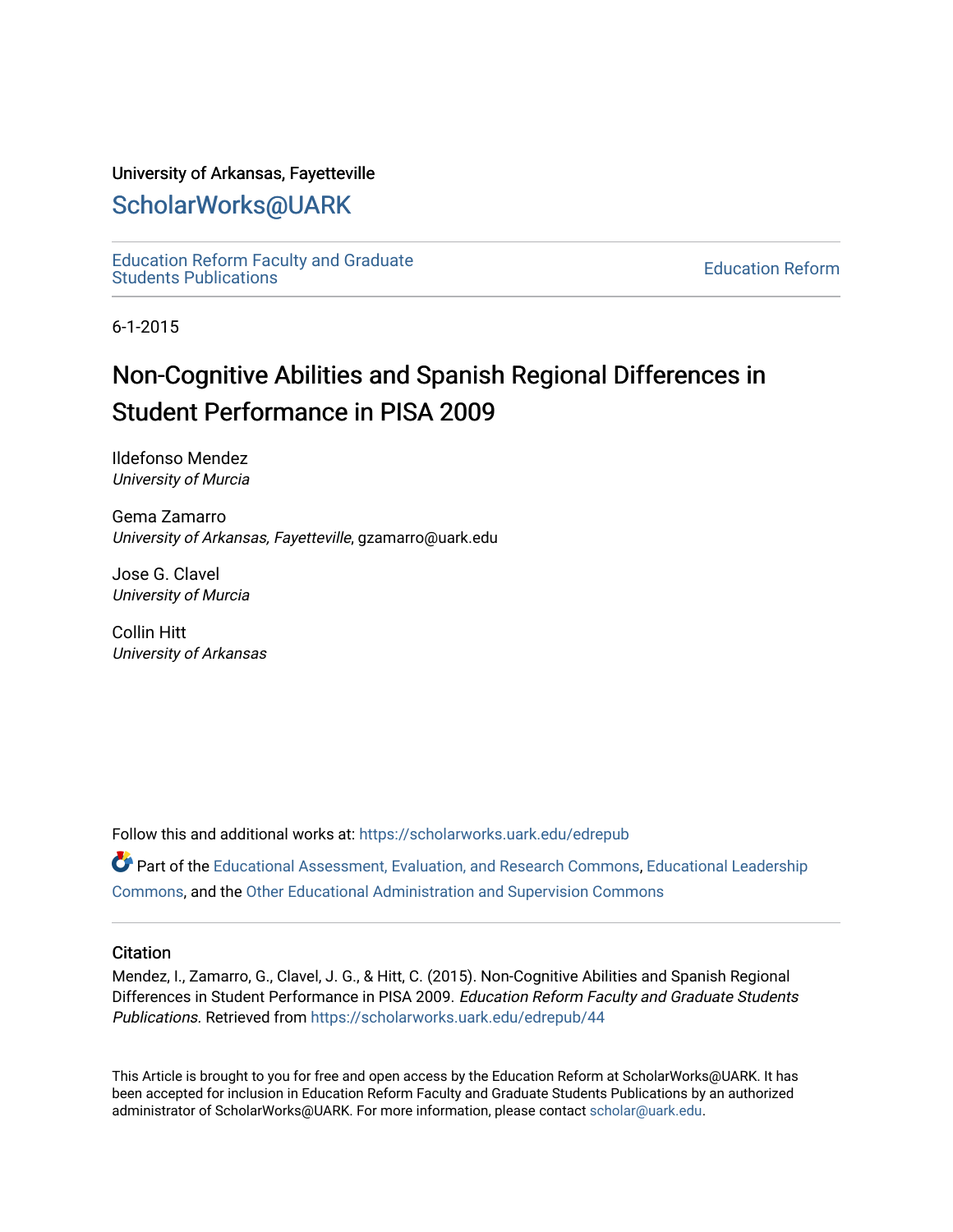

## **NON-COGNITIVE ABILITIES AND SPANISH REGIONAL DIFFERENCES IN STUDENT PERFORMANCE IN PISA 2009**

Ildefonso Méndez (Universidad of Murcia) Gema Zamarro (University of Arkansas & University of Southern California) José G. Clavel (Universidad of Murcia) Collin Hitt (University of Arkansas)

### [ORIGINAL ARTICLE IN SPANISH WRITTEN FOR THE JOURNAL "Participación Educativa", PUBLISHED BY THE SPANISH "CONSEJO ESCOLAR DEL ESTADO", SPANISH MINISTRY OF EDUCATION, CULTURE AND SPORTS]

[First Version: March, 2015. English Translation Version: June, 2015]

### *EDRE Working Paper No. 2015-05 Last Updated June 2015*

### Abstract:

The goal of this paper is to analyze the role that non-cognitive skills and, in particular, regional differences in those skills, play on the observed differences in 15-year-old student's academic performance, across Spanish regions, on PISA 2009. Previous research has shown the relevance of differences in student's personal, family and school characteristics in accounting for academic differences across Spanish regions but it has also found that a sizeable part of the observed differences remained unexplained. We have found that differences in the distribution of certain non-cognitive skills associated to academic performance like focus, perseverance and resilience play a prominent role in accounting for differences in student performance in PISA 2009. We observe these skills by developing new measures of student effort on standardized tests. In particular, our estimates suggest that a standard deviation reduction in the dispersion of noncognitive skills across Spanish regions would lead to a 25% reduction in the magnitude of the observed differences in student performance across regions. This is a relevant effect as, for example, a one standard deviation reduction in the regional dispersion of parent's educational levels or occupational status would only lead to at most a 2% reduction in the magnitude of observed differences in performance on PISA across Spanish regions. Put plainly, a substantial portion of the regional variation in test scores appears attributable to effort on the PISA test, and not necessarily just differences in actual knowledge.

Keywords: Non-cognitive skills, perseverance, resilience, academic performance, PISA study, Spain.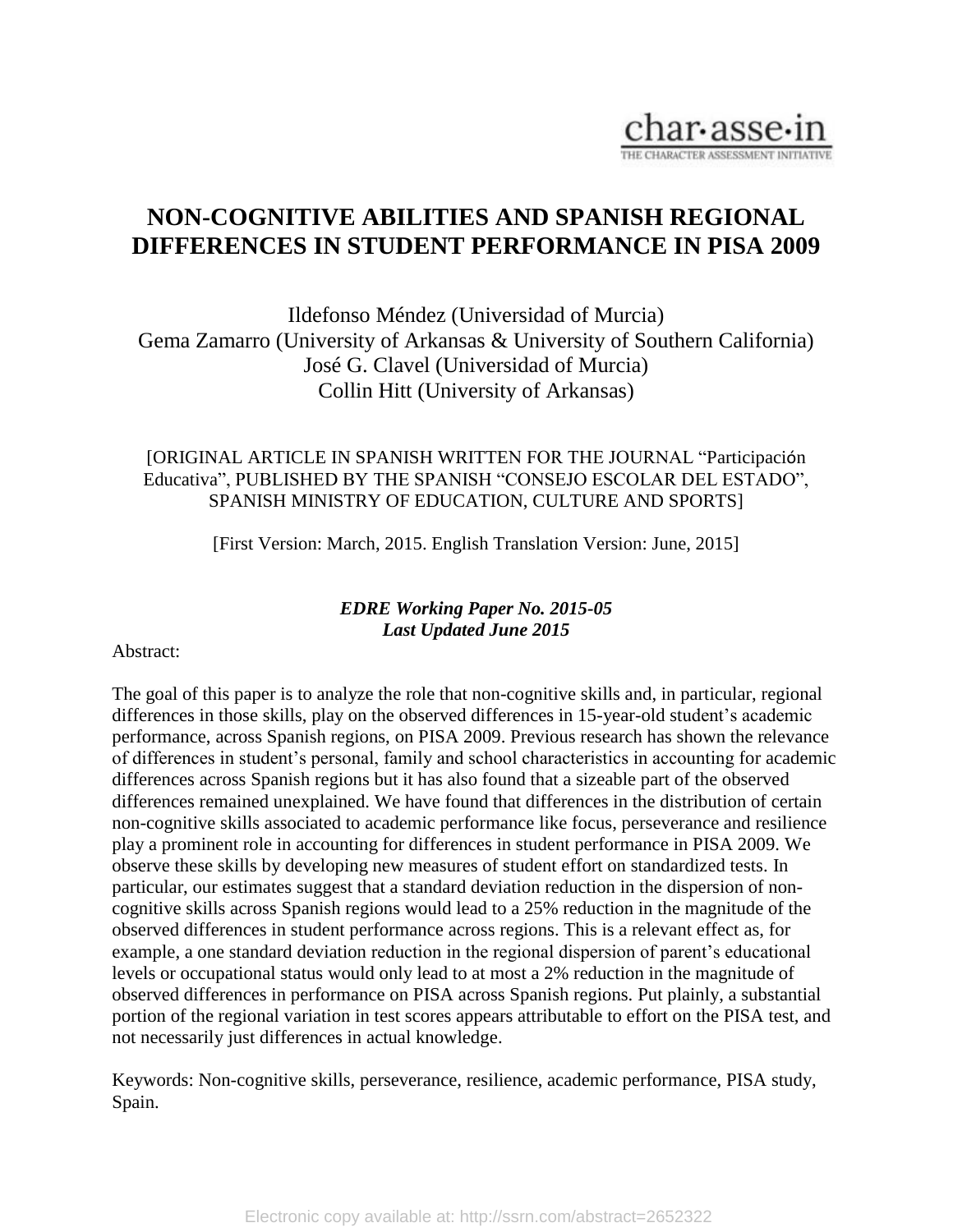#### **1. Introduction**

Since 1966, when James Coleman published in his famous report that the role played by schools in shaping student's educational outcomes was almost irrelevant outside the family context, research in the area of the determinants of students' academic achievement has made great progress. There is now a better understanding of what are the main factors that contribute to better academic outcomes. Due to the advancement of econometric techniques and the increased availability of data, fifty years later we can say that Coleman's original claim is disputable. He admitted this himself in his later work: school characteristics appear to shape student outcomes.

However, the debate still persists. In fact, thanks to large scale international assessments that became to be available at the end of the last century—assessments such as PISA (Program for International Student Assessment) promoted by the Organization for Economic Cooperation and Development (OECD), TIMSS (Third International Mathematics and Science Study), and PIRSL (Progress in International Reading Literacy Study) promoted by the IEA (International Association for the Evaluation of Educational Achievement)—we have been able to better study how much of student achievement is due to each of the areas that have been traditionally thought to influence it: the characteristics of schools (e.g. school organization, educational practices, availability of resources); student's family background (e.g. socio-economic conditions, parental education, country of origin), and the circumstances in which their education develops (e.g. peer effects, place of residence, role models available).

As was recently summarized by Gil and Sanz (2014), if we study the data collected by PISA in the five waves available from PISA 2000 to PISA 2012, for the case of OECD countries, about 32% of the variation in student academic performance is due to factors attributable to the school, while another 10% would be attributable to country characteristics, and the remaining 58% would be explained by students' individual characteristics.

A literature review by Cordero, Crespo and Pedraja (2013) covered the major research contributions in this area of research as it pertains to the Spanish context, and classified the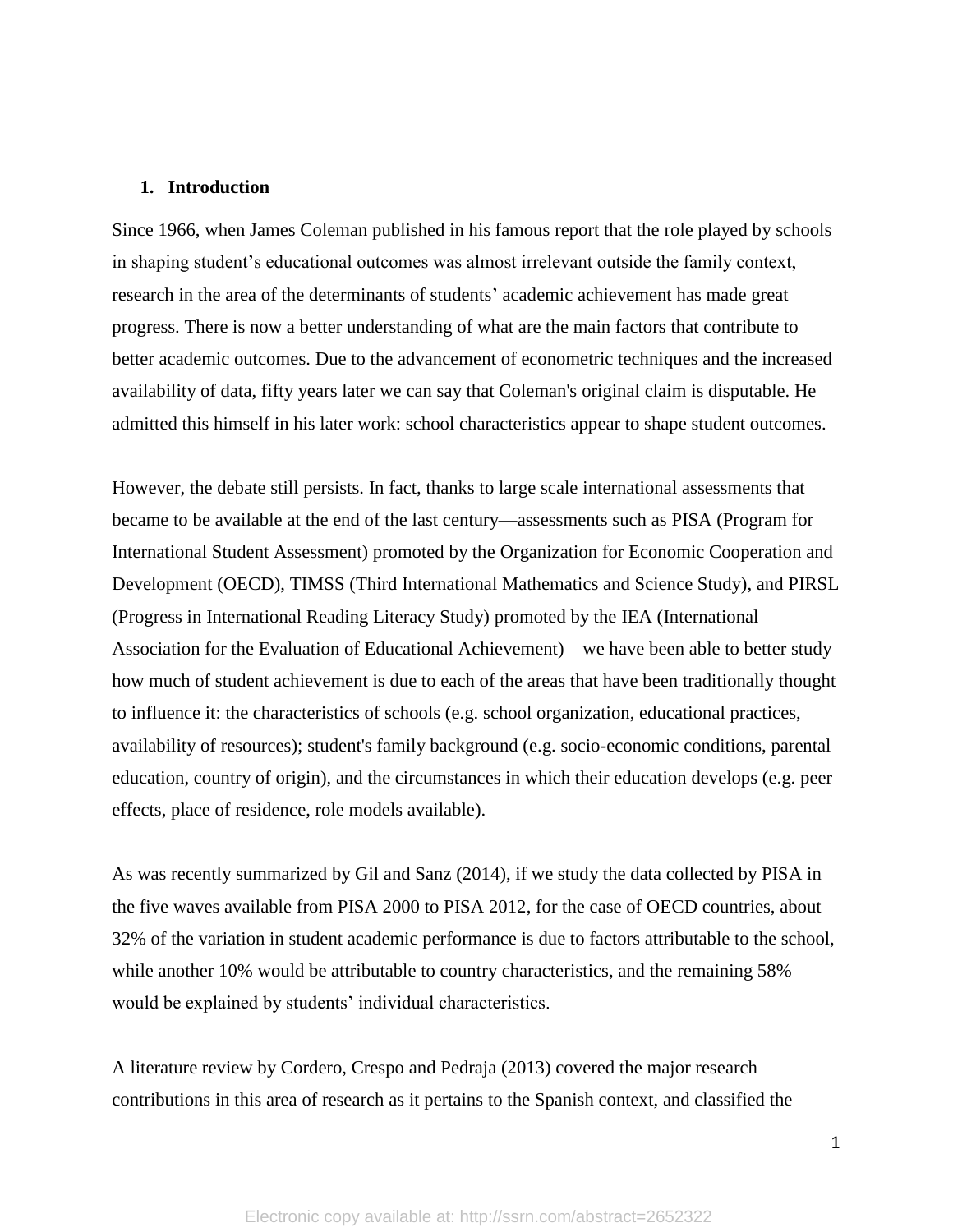different papers according to the different methodology approaches used. In particular, Cordero, Crespo and Pedraja (2013) identify two types of studies depending on whether they use a regression analysis or an efficiency frontier approach. For both type of models, their literature review emphasized the importance of variables related to socio-economic characteristics, being held back a grade and the concentration of migrant students in school, to explain regional differences in PISA performance in Spain. Similarly, variables related to the school characteristics had a much lower predicted power. In this respect, Gonzalez and de la Rica (2012) found similar conclusions taking advantage of the increased number of regions in Spain that individually participated in PISA with a full sample in 2009. In this year specifically, only the Spanish regions of Castile-La Mancha, Valencia, and Extremadura did not participate with a full sample in the PISA study.

From this last work we would like to point out the following important result thatemerges even after controlling for the traditional factors in the model. Gonzalez and de la Rica (2012) conclude that there are significant regional disparities in student academic performance that the model is unable to explain, and whose impact is captured in the model by significant remaining regional fixed effects. This same result is also found by Villar (2012) who further quantified the differences by using several composite measures of student achievement including educational poverty, insufficient educational training, and the Educational Development Index, among others. Gonzalez and de la Rica (2012) then, proposed and tested several regional macroeconomic variables to try to explain the observed differences. These included: regional GDP, qualified employment rates, public expenditures on education, among others. But a significant portion of the regional differences still remained unexplained.

In this paper, we follow this line of research but we approach our analysis of possible determinants of the observed regional differences in student performance from a microeconomic point of view. Using the same database (PISA 2009), we try to explain regional differences by analyzing the characteristics of the smallest but most important agent in the educational process, the student, whose personal characteristics, as aforementioned, account for more than half of the variation in academic performance.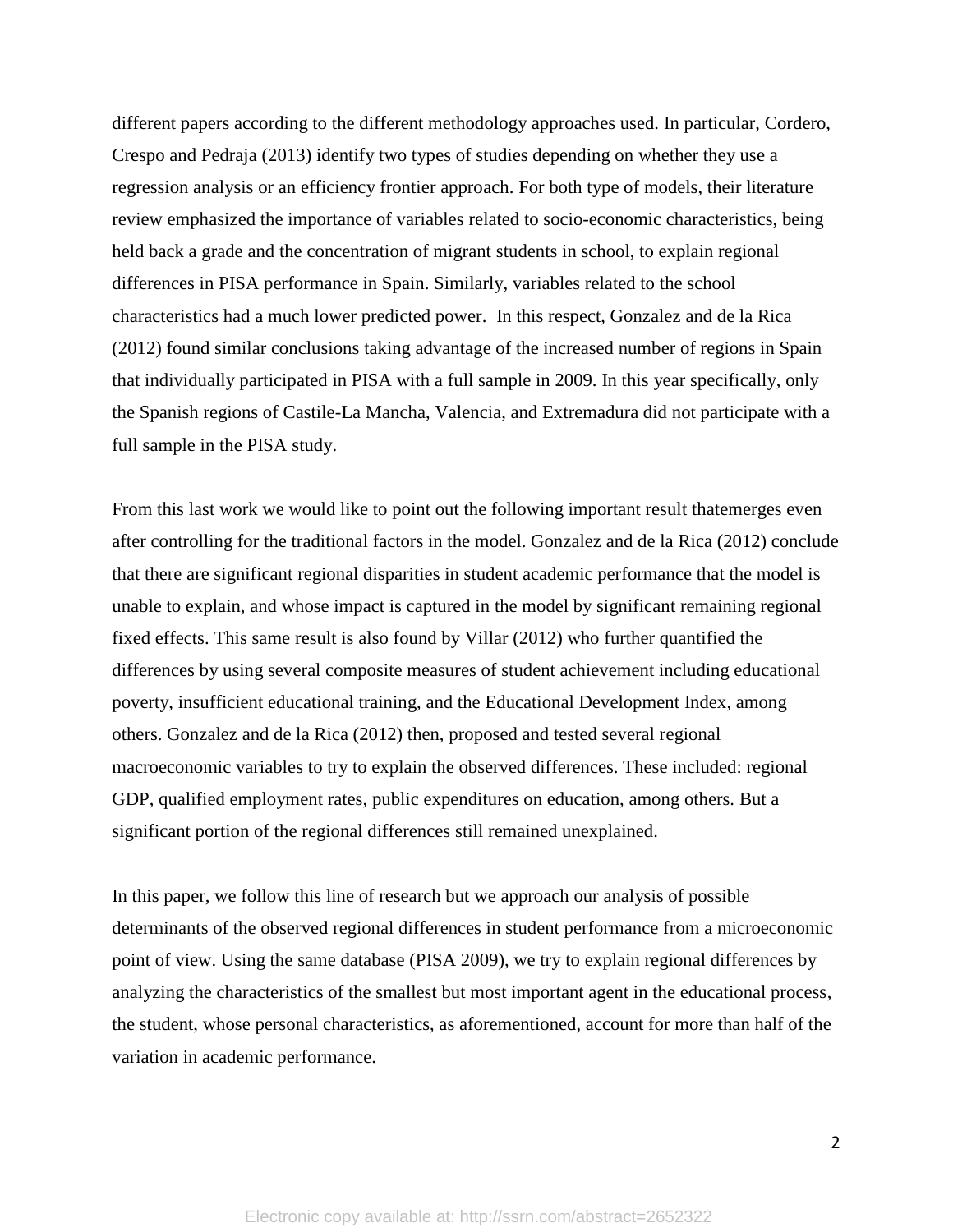Specifically, following the proposal of James Heckman (the Nobel Prize winner in Economics in 2000; see Heckman and others, 2006), we introduce measures of non-cognitive skills of students into the analysis as a possible factor to explain regional differences in academic performance. By non-cognitive skills, we are referring to all those attitudes, behaviors, and strategies that, apart from cognitive ability, facilitate success in the work environment, and in our case in school. In particular, we are interested in character traits such as grit, perseverance and self-control. We distinguish non-cognitive skills from cognitive skills such as intelligence or standardized test scores, which might be harder to be altered specially after a very early age, but which has been the focus of most education research in recent decades.

The academic performance measures that are the focus of the previously described international assessments are mostly measures of cognitive skills. For instance the six different levels of reading ability measured in PISA 2009 reflect levels of cognitive abilities. Although some exceptions exist like in PISA 2006, where some questions related to student motivation were included in the questionnaires. These types of questions are rare and in most cases have not been asked in a stable fashion in consecutive waves. Our analysis does not rely on self-reported measures instead we argue that the PISA test can be considered as a behavioral task which provides relevant information about non-cognitive skills. Thus, by studying the patterns of response of students in the PISA 2009 test we are going to be able to infer and construct intrinsic measures of non-cognitive skills.

In recent years, personality psychologists have developed various measures of non-cognitive skills mostly based on self-reports collected by questionnaires. These measures, however, are not available in many databases, and specifically not available in PISA. In addition, these measures based on self-reports have also been found to have their limitations. This is due in large part because the validity relies on students fully responding to the questionnaire in a truthful manner, and on students having the same intrinsic standards when evaluating their skills.

In fact, measures based on the detailed study of the pattern of students' responses to questionnaires and tests have been proposed as an alternative powerful measure of non-cognitive skills. These alternative measures capitalize on the fact that data collected in a survey contains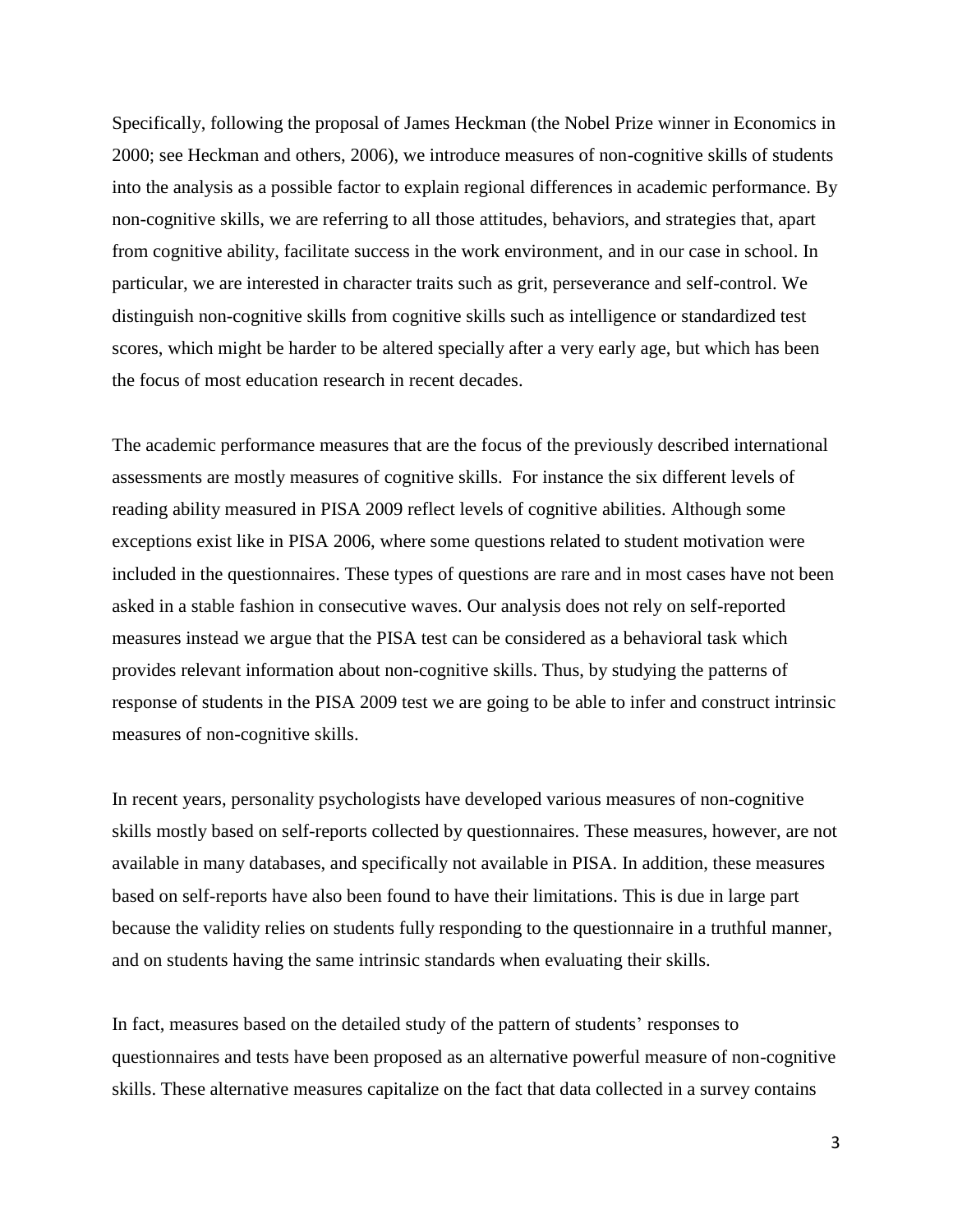information not only about the specific answers to the questions presented, but also about the level of commitment of demonstrated by the participants taking the assessment. For example, it is not unusual for some respondents to skip questions or to say "I don't know the answer," and it is this behavior that tells us something about the non-cognitive skills of these participants. In this sense, the work of Hitt, Trivitt and Cheng (2015) shows that the frequency with which students skip questions in a survey significantly predicts student's educational attainment and their level of income later in life, independently of the assessed level of cognitive ability. Using the fact that students participating in PISA are given different test booklets, with the questions presented in a different order, Borghans and Schils (2013) were able to quantify the rate of decline in performance in the test as the test progresses. The authors were then able to show that the rate of decline in performance over the course of the test's administration was a good predictor of final levels of educational attainment. Our work builds on this literature. We build measures of student's non-cognitive skills based on the pattern of response to the tests that were part of the PISA study in 2009. As in Borghans and Schils (2013) we also build measures of non-cognitive skills based on the rate of decline in performance in the test as the test progresses.

In a related work Balart and Cabrales (2014) analyzed Spanish regional differences in the rate of decline in performance on the test using different waves of PISA. However, unlike Balart and Cabrales (2014), we further study the possible sources of the observed uneven pace of decline in performance on PISA by analyzing additional aspects of student's patters of response to the test that have not yet been studied in the literature. For example, we study the extent to which students in different regions in Spain are more or less likely to leave questions blank and move to the next question, following the work of Hitt, Trivitt and Cheng (2015). Similarly, we also study the extent to which students are able to organize themselves to be able to respond to the whole questionnaire in the time initially established, and the extent to which they are more or less able to overcome poor initial test performance and improve as the test progresses. In this sense, we develop and study new measures of non-cognitive skills that seek to capture the level of resilience of students on tests. Resilience can be defined as the "human ability to adapt to extreme situations and overcome them." Once we build previous measures of non-cognitive skills based on students' response patterns to the PISA test, we study the degree to which they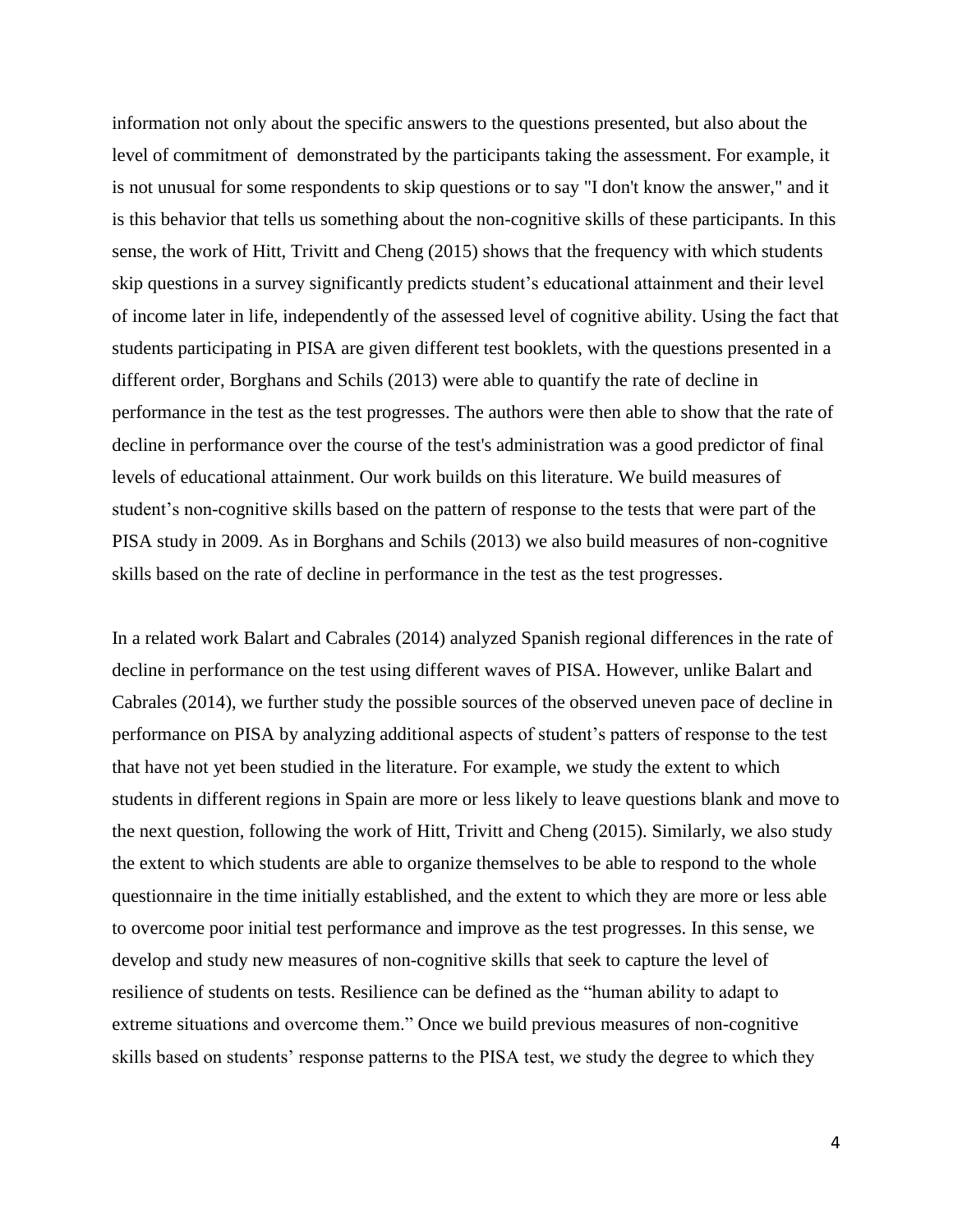vary across the different regions in Spain, holding students' individual, family and school characteristics constant.

The rest of this paper goes as follows. Section 2 presents the Data and Empirical Model used for the analysis. Section 3 presents our results on the study of regional differences in non-cognitive skills in Spain. Finally, Sections 4 and 5 present our final discussion and conclusions.

#### **2. Approach**

 $\overline{a}$ 

#### **2.1 Data and measures of non-cognitive skills**

The PISA program sponsored by the OECD since 1997 aims to study three basic skills among 15-year-old students across countries (reading comprehension, science and mathematics skills). The program aims to measure, not what the student can do, but what the student can do with what he/she knows. As an international assessment, PISA has grown from 32 countries in 2000 to 65 in 2009, including 32 associated countries outside the OECD.

In 2009, reading comprehension was the most heavily tested basic skill assessed by the PISA program. Across Spain, the test was administered to nearly 26,000 students in 910 schools. For the first time in history, students in the Autonomous Communities  $(CCAA)^{1}$  of the Canary Islands, Murcia, Madrid, and the Balearic Islands, in Spain, participated in the PISA study. These four new regions were added to the ten others that participated and provided full samples in previous waves of the PISA study. Only three of the Autonomous Communities of Spain did not participate in the PISA study, which provides us with an interesting, almost full sample of all of the regions in Spain for our analysis.

<sup>&</sup>lt;sup>1</sup> There are 17 Autonomous Communities in Spain. These are: Andalusia, Aragon, Asturias, Balearic Islands, Basque Country, Canary Islands, Cantabria, Castile-La Mancha, Castile and [León,](https://en.wikipedia.org/wiki/Castile_and_Le%C3%B3n) Catalonia, Extremadura, Galicia, La Rioja, Madrid, Murcia, Navarre, and Valencian Community. Spanish Autonomous Communities are a first-level political and administrative division governed according to the Spanish Constitution and their own organic laws. The scope of competences vary for each community, but all have adopted competences related to the provision of education. For this paper we will often refer to autonomous communities in Spain as regions but it should be stressed out that we always mean autonomous communities. To the previously described autonomous communities we should add the cities of Ceuta and Melilla that, although they do not form their own autonomous communities, are also part of Spain and as such are included in the PISA study.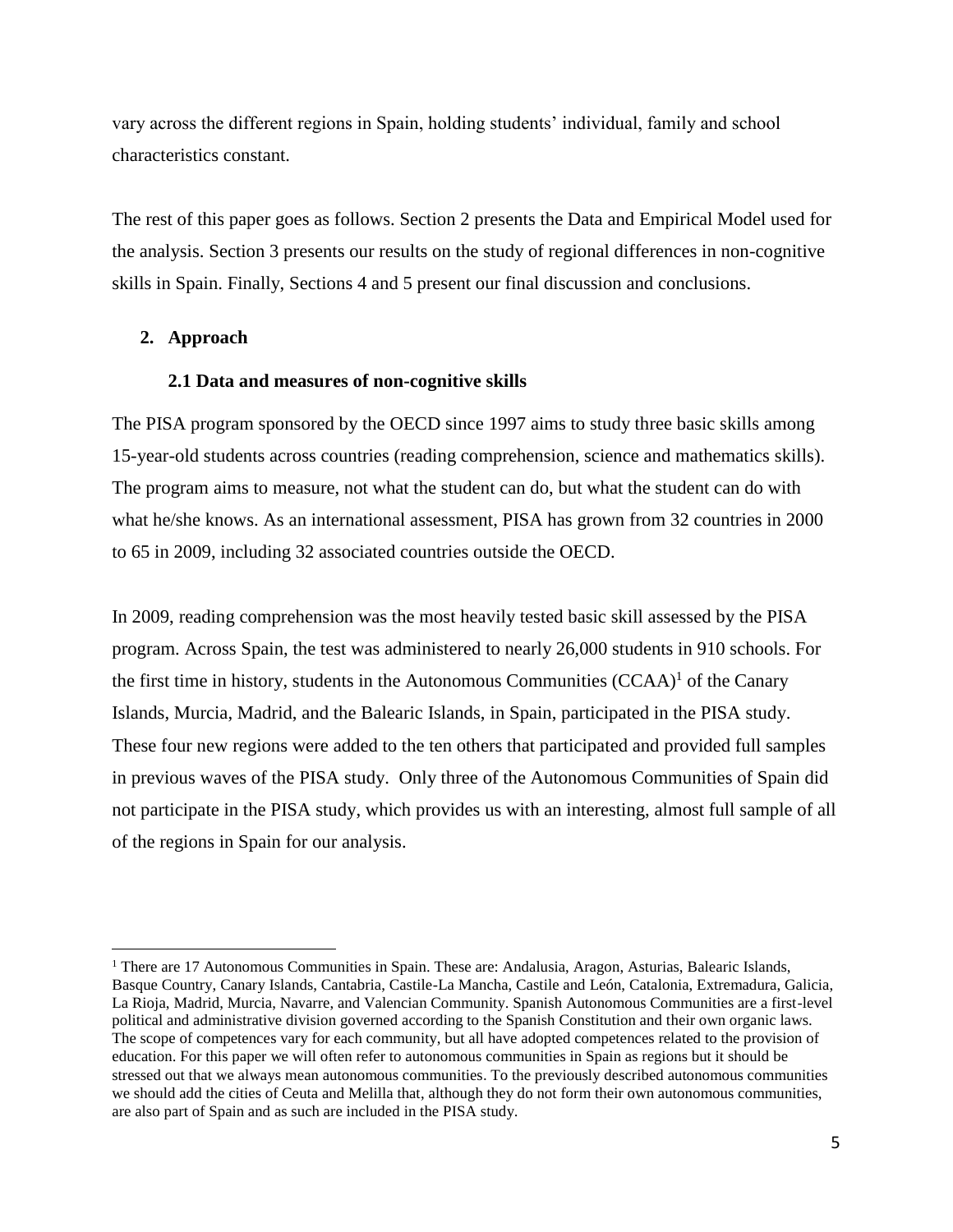While the results of PISA 2012 were readily available at the time of this writing, and, in fact, the next wave of PISA testing took place in April 2015 in Spain, the results presented here are based on the 2009 PISA data. This is the case because the PISA 2012 results, as currently publicly reported, do not supply a key piece of information for our analysis— information about the order of the questions in the student's tests. Fortunately, in 2009 this information became freely available and we use this wave of data as the base of our analysis.

Although the main focus of PISA 2009 was reading comprehension, both math and science skills were also tested. The questions that measured all three of these areas were grouped around stimuli—texts, tables, charts, or some combination of these. In PISA 2009, 131 items were developed aimed to measure reading comprehension, which were grouped around 37 stimuli. Science comprehension items were grouped around 53 stimuli, and math comprehension around 34 stimuli. The average total time a student would need to complete all of these questions was estimated to be approximately seven-and-a half hours. Therefore, to shorten the time of student testing, it was decided that each student would be required to respond to only some of the questions on each of the areas tested.

To decide which question items a student should answer, first stimuli were grouped into thirteen blocks: seven blocks on reading, three blocks on science and three blocks on math. It was then estimated that the time required to answer each of these blocks would be around thirty minutes. After grouping stimuli in these blocks, thirteen different models of tests were developed, each containing four different blocks. Students were then presented with a randomly chosen version of the test from the thirteen versions that were prepared. This process resulted in tests that would require a maximum of two hours to be fully completed. In addition, as a result of the different versions of the questionnaire that were available, not all students responded to the same questions necessarily, or to questions in the same order, or even to the same proportion of questions about each of the areas of knowledge that were tested.

One essential aspect of the 2009 PISA test, which should be stressed, is the random assignment of tests to students, who were then randomly assigned one of the thirteen versions available. This unique feature of the provision of the PISA test will allow us to identify, after controlling for the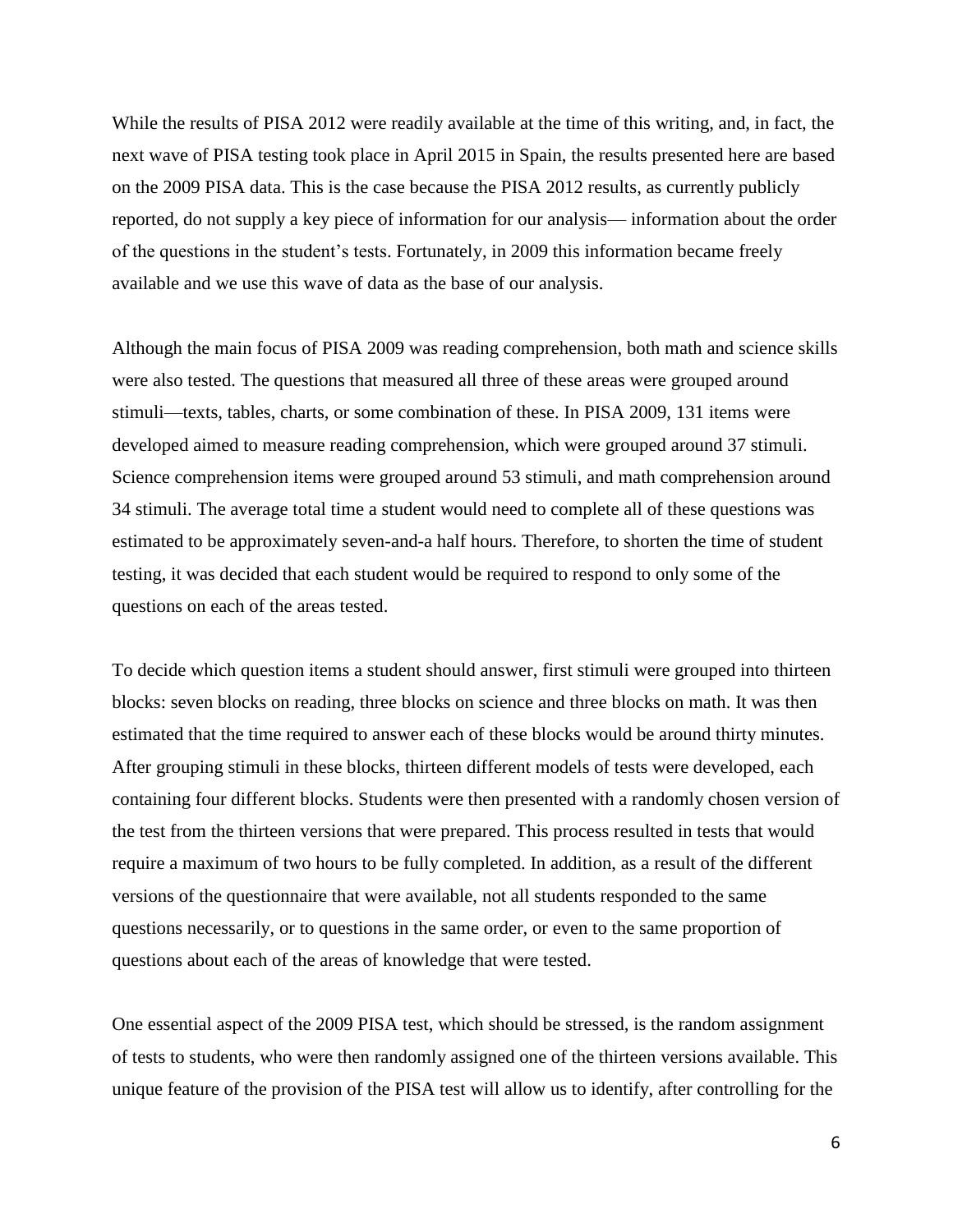necessary variables described in the next section, the effect of question order on the probability of answering correctly. This will be key for our measures of non-cognitive skills based on student's pattern of response to the PISA tests.

#### **2.2 The Empirical Model**

In our methodology, we first follow the work of Borghans and Schils (2012) and study how the probability of answering a question correctly decays as the test progresses. This effect could be understood as the rate of "test fatigue". For this aim, we use linear regression models of the following type:

$$
y_{ij} = \delta_0 + \delta_1 Q_{ij} + \delta_2 X_i + \delta_3 CCAA_i + \delta_4 X_i^* Q_{ij} + \delta_5 CCAA^* Q_{ij} + \gamma_j + \varepsilon_{ij} (1)
$$

Where  $y_{ij}$  is 1 if the student responded correctly to question  $j$ , 0.5 if the student responded with a partially correct answer, and 0 if the answer was incorrect.  $Q_{ij}$  is the order of sequence of question  $i$  in the questionnaire that student  $i$  responded, re-scaled such that 0 becomes the first question and 1 becomes the last question. Its estimated coefficient  $\delta_1$  captures the rate of decline in performance as the test progresses or what we called, "test fatigue".  $X_i$  represents relevant personal variables of the student, the student's family, or the school the student attends, which we control for in our analysis. These variables include: age and gender of the student, father's and mother's highest level of education, father's and mother's occupation type, a variable indicative of whether the school is private, information about the size of the city where the school is located, number of books in the student's home, language(s) spoken in the student's home, shortage of teachers in the student's school, and the average economic and social level of students attending the school. Additionally, *CCAA<sup>i</sup>* includes variables indicative of the different autonomous communities of Spain that participated in PISA 2009.

We also included interaction terms between the order of sequence variables  $(Q_{ij})$  and both the Spanish region dummies ( *CCAA<sup>i</sup>* ) and the explanatory variables in *Xi* . This is toallow for the rate of "test fatigue" to be different for students with different characteristics or living in different regions in Spain. Finally, we include question fixed effects  $(\gamma_j)$ , in order to control for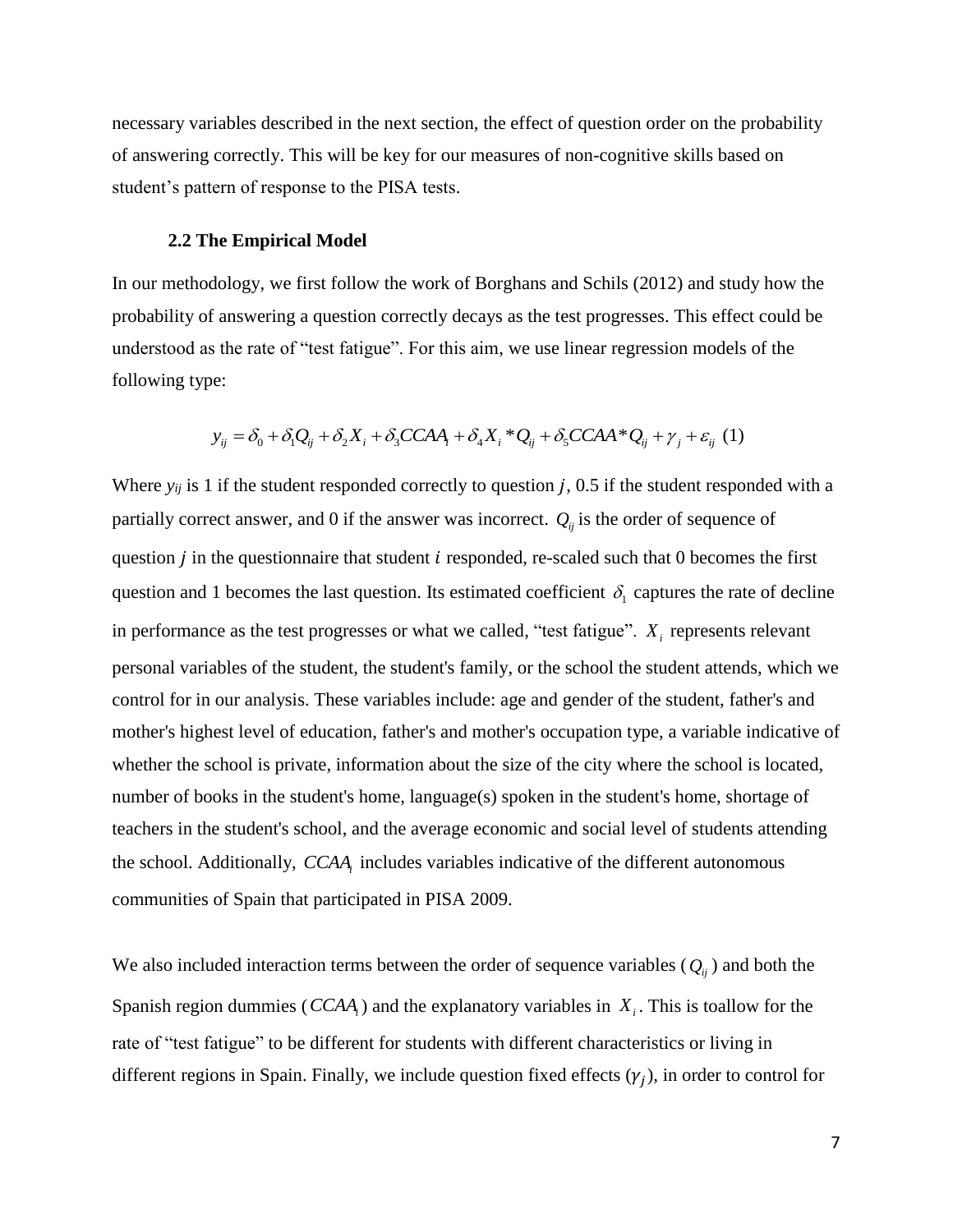the different levels of difficulty of questions. The error term  $\varepsilon_{ij}$  collects any unobservable factors that can affect the probability of answering a question correctly.

In a second analysis, we follow the specification presented in (1) but, following the ideas of Hitt, Trivitt and Cheng (2015), we studied the determinants of the probability of leaving a question blank, conditioning on the overall position of the question in the PISA test. This analysis is important as it allows us to study the possible sources of our estimated rate of decline in performance as the test progresses or what we called rate of "test fatigue". Thus for this model, the dependent variable is defined so it takes a value of 1 for those questions that the student left blank and zero otherwise.

Finally, we also estimated models at the student level, and not at the student-question level as above. This analysis allow us to study other aspects of student's non-cognitive skills that could also help explain possible sources of different rates of "test fatigue". In particular, we study the determinants of the probability that students were able to answer all the questions, rightly or wrongly, in the time initially established, and the probability that they managed to improve their relative position in the distribution of overall performance in the test after a rocky start (resilience). This second type of models take the following form:

$$
y_i = \alpha_0 + \alpha_1 X_i + \alpha_2 CCAA_i + \gamma_B + \varepsilon_i \tag{2}
$$

Where  $y_i$  is equal to 1 if the student has either failed to respond to all questions on the test on time, or if the student initially falls in the bottom of the distribution of results for the first set of test questions, but later falls into the top of the distribution for the test overall (the latter being our measure of resilience), and 0 otherwise. Given the nature of our binary dependent variable, equation (2) was estimated using binary choice probit models. The estimates of interest in this second type of models are the coefficients associated with the indicators for the different regions in Spain ( *CCAA<sup>i</sup>* ). That is, with these models, we aim to assess if there are still regional differences in the student's likelihood of failing to complete the test or on the likelihood of showing resilience, even after controlling for student, family and school characteristics.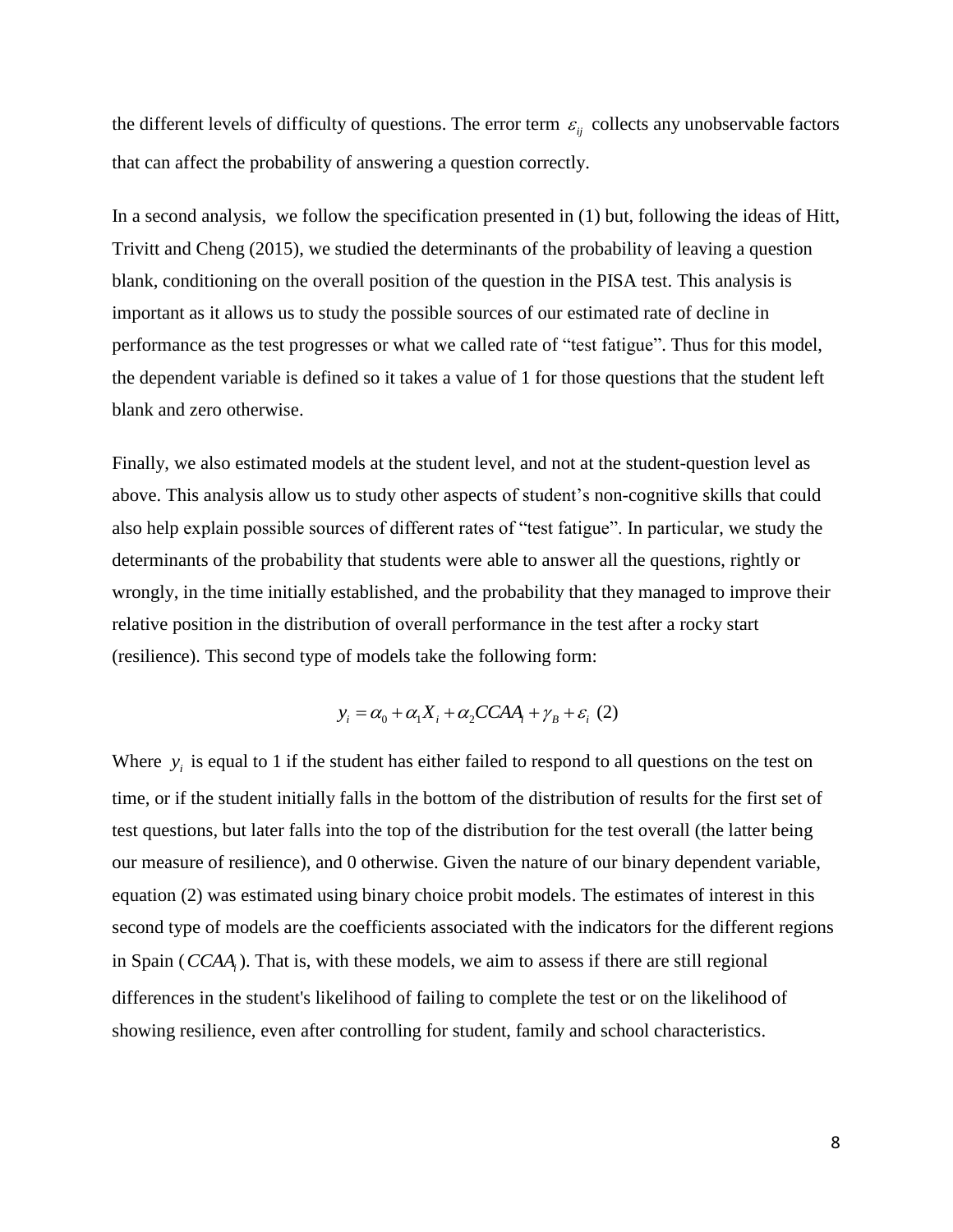#### **3. Results**

The first column of Table 1 presents the results from the linear regression model presented in equation (1). The dependent variable is equal to 1 if the student correctly answered a given question, 0.5 if the student's answer was partially correct, and 0 otherwise. The results were similar when we coded the partially correct answers as either incorrect or correct.

#### <Insert Table 1 here>

As we mentioned previously, the explanatory variable "Position of the question"  $(Q_{ij})$  captures the reduction in the probability of correctly answering —completely or partially—any given question, as a question moves one position forward in the questionnaire and it is an overall measure of "test fatigue". To the extent that we controlled for specific question fixed effects capturing the intrinsic difficulty of each question—and that the order of questions was randomized in each questionnaire and the questionnaire type received by a student was also randomly assigned, using this approach we are able to identify the effect of presentation order of any given question on the likelihood of student's providing a correct response.

The coefficients associated with the dummies for each autonomous community of Spain describe the initial effect on the likelihood of students providing correct responses of attending school in a given region in Spain. That is, they capture the difference in education performance across regions in Spain. The coefficient associated with the interaction between the indicator of an autonomous region and the position of the question in the PISA test represent regional differences in Spain on the rate of decline in performance over the course of the test or the rate of "test fatigue". These two effects are estimated in the model after discounting the effect that student, family, and school characteristics may have on the probability of answering each question correctly. Also, the inclusion of individual questions' fixed effects ensures that inconsistent difficulty of the different questions does not affect our estimated effects of overall "test fatigue" or regional differences of "test fatigue".

Our analysis included data for those Spanish regions for which PISA 2009 provided a representative sample; that is, *all* except Valencia, Extremadura, and Castile-La Mancha. Also, it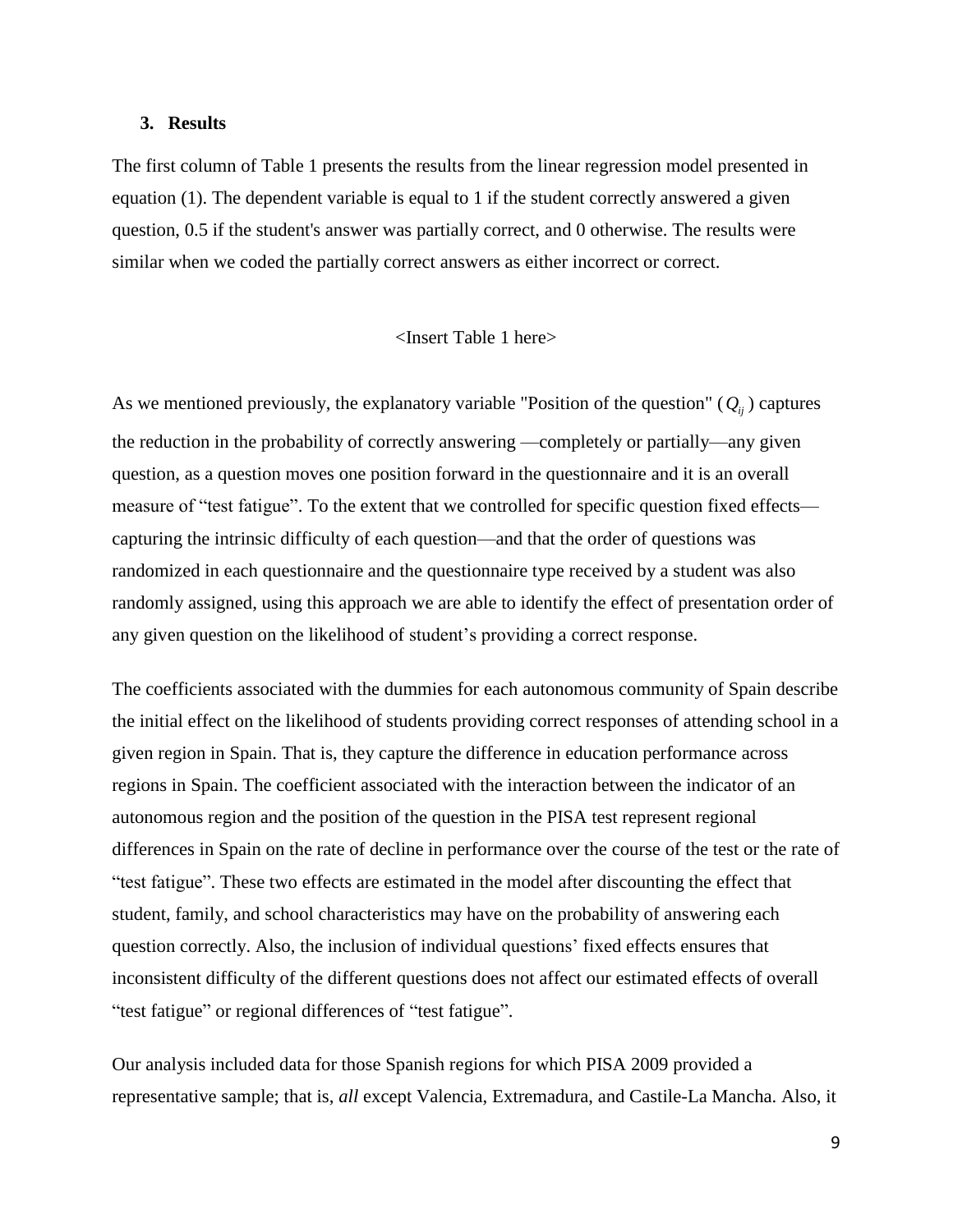should be pointed out that Andalusia is the Spanish region of reference and, therefore, the estimated coefficients associated with other regional dummies indicate the deviation in the effect of interest from the estimate for Andalusia. The estimates for Andalusia are then captured by the constant term, for the overall regional effects, and by the variable indicating the position of the question, for the interactions between the region's fixed effects and the variable that reports the position of the question in the test.

The results we obtained confirmed that the region of residence of the students influences both their overall initial performance on the PISA exam, as well as the rate of decline in their performance as the test progresses. This is because all of the coefficients associated with indicators of Spanish regions, interacted or not with the variable indicating the position of the question on the test, are significantly different from zero at standard levels of statistical significance. Note, this result is obtained once we have discounted the effect of the characteristics of the students, their families, and their schools.

The results presented in the first column of Table 1 emphasize the importance of the student environment on the likelihood of answering a question correctly on the PISA test. Our results show that indeed, students' home environment is essential, both through the educational attainment and occupation of their parents, as well as through reading habits of the family (represented here by the number of books in the student's home). Moreover, the school environment also affects the probability of answering correctly. This is indicated by the positive and statistically significant coefficient associated with the variable that measures the average socioeconomic status of students surveyed on the PISA who attend the same school.

Additional estimates, not presented in Table 1 (to save space but available from the authors upon request), confirmed that the rate of "test fatigue" in PISA also is associated with certain student, family, and school characteristics, such as the language predominantly spoken in the student's home. The rate of "test fatigue" is reduced when the language is Spanish, the location of the school is in a larger city and when the average composition of the school is of higher socioeconomic status. That is, we can say that the rate at which the probability of correctly answering a question in PISA declines is determined by context variables outside of the home, such as the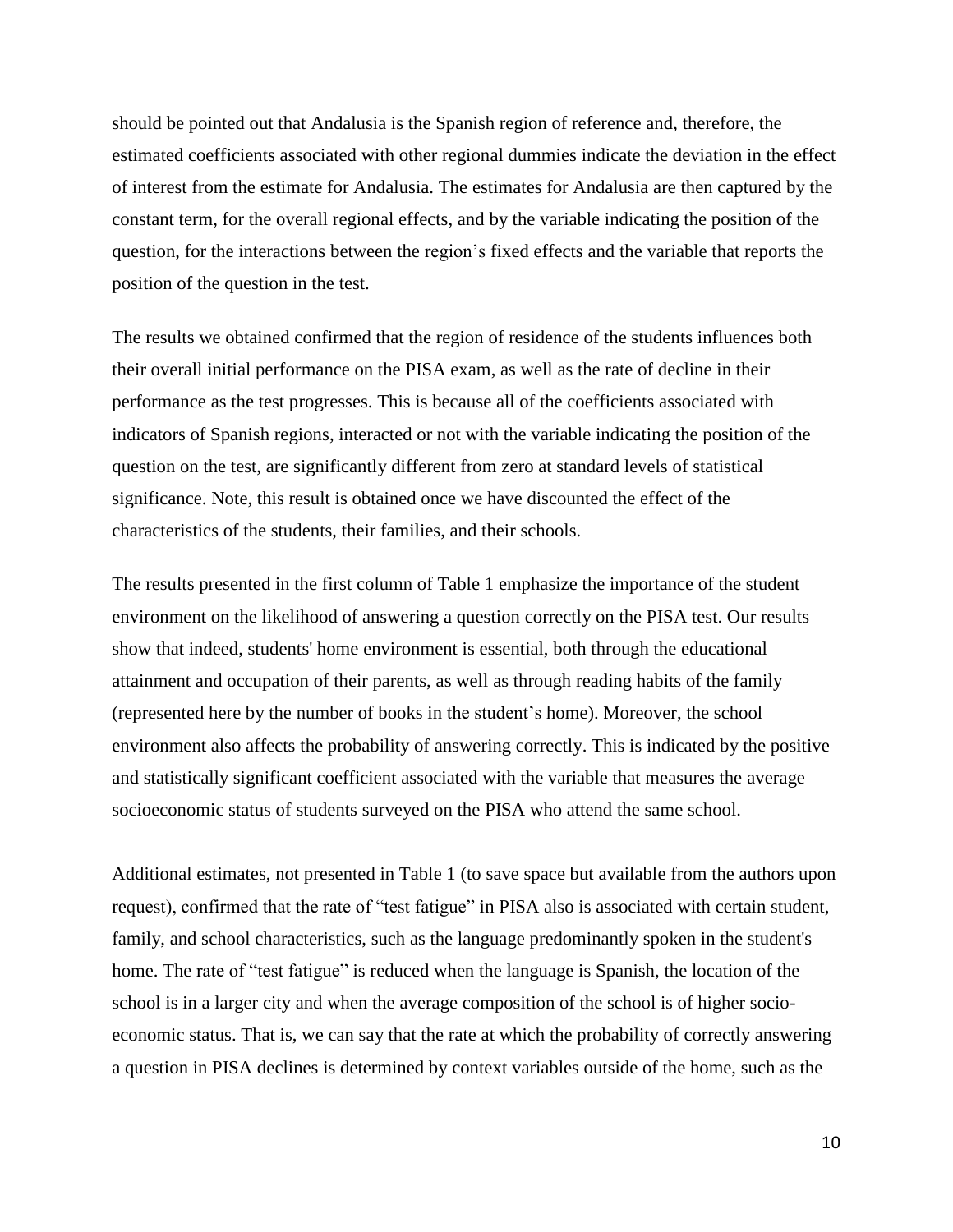autonomous region, the size of the town of residence, and the average socio-economic status of students in the school.

The estimates presented in the second column of Table 1 help us to further study the determinants of the differential rates of "test fatigue" for the PISA test. Specifically, these estimates analyze the relationship between the position of the question on the test and the likelihood that a student will leave a question blank. This possible relationship is relevant because of the evidence discussed in Hitt, Trivitt and Cheng (2015) who showed that the frequency with which students skip questions in a survey predicts ultimate educational attainment of these students, as well as their salaries later in life, even after controlling for their level of cognitive ability. Thus, we posit that the frequency with which students leave responses blank provides a measure of non-cognitive skills related to personality traits such as, perseverance or ability to concentrate. Hence, if we find that the decline in the rate of success over the course of the PISA test is correlated with the likelihood of leaving an answer blank, this will strengthen the interpretation previously presented in the literature, suggesting that these measures of "test fatigue" are measures of non-cognitive skills that lead to success in adult life.

The results in the second column of Table 1 suggest that the practice of leaving answers to a question blank is closely linked to the estimated rate of "test fatigue", as it was presented in the first column of Table 1. For most regions, the estimated coefficient in the second column has the opposite sign to that estimated coefficient in the first column. This suggests that those regions with a higher tendency of skipping questions are ultimately those who present a higher rate of decline of correct answers as the PISA test progresses.

Our estimates suggest that students in those Spanish regions that after keeping student, family and school characteristics constant, have a greater overall likelihood of success in the PISA test are also less likely to leave a question blank. Also, those regions where the success rate declines faster over the course of the test (i.e. present higher rates of "test fatigue") are also the most likely to have students leaving an answer blank.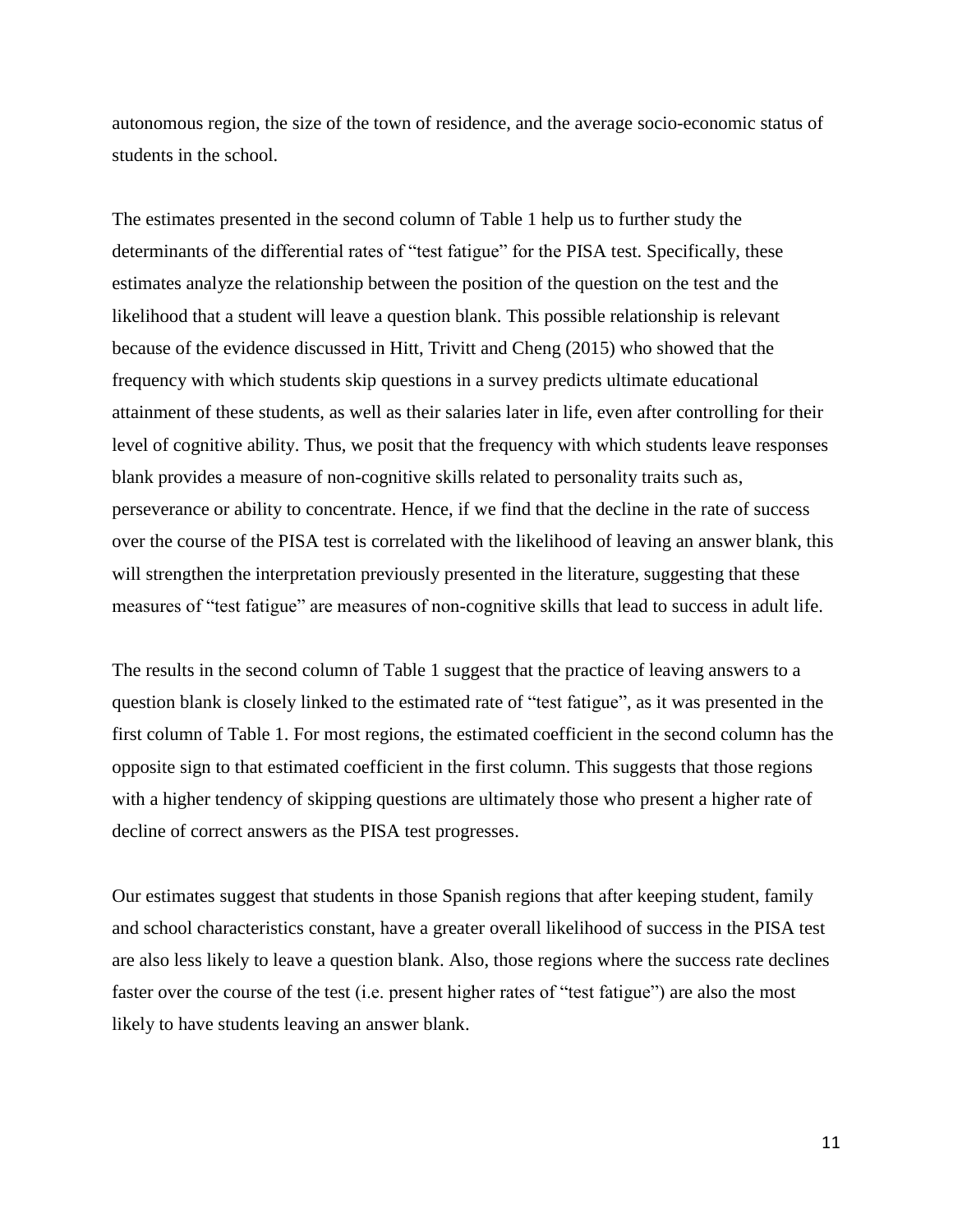The results presented thus far have analyzed the determinants of answering questions correctly on the PISA test, but do not inform on the relationship between the rate of "test fatigue" and the final score obtained by the student on the PISA test. Table 2 shows estimates using a linear regression model where the dependent variable is a student's final test score in the math PISA test, and the explanatory variables include student, family, and school characteristics, as was the case in the estimates presented in Table 1. In this model, however, we added two additional sets of variables constructed from the estimates presented in the first column of Table 1: the estimated overall effect of living in each autonomous community in Spain and the rate of "test fatigue" for each region. We also obtained results considering test scores in reading and science, but they were both qualitatively and quantitatively very similar to those obtained for math. Therefore, we decided to focus our discussion on math test scores for the sake of simplicity.

The results of the regression on student math scores confirm those previously found in the literature, where performance of Spanish students in the PISA test is predicted by student characteristics such as age and gender, as well as a wide range of household characteristics, such as parents' education levels, parents' occupational status, and the number of books in the home. The characteristics of the school are found to be much less relevant and statistically significant at conventional levels but only for the effect of the average socio-economic status of students in the school. We also find that the autonomous community of residence predicted student performance in math, just as much as the other relevant socio-economic factors described above, both through their overall regional differences on answering questions correctly, as well as through the different rates of "test fatigue". Our results suggest that the first of these factors, namely regional differences in the initial success rate, is associated with regional differences in cognitive factors, not captured by the rest of explanatory variables included in the model. The second factor (rate of decline of performance during the course of the test or rate of "test fatigue") captures relevant educational performance differences that are due to differences in certain noncognitive skills or related personality traits that vary across Spanish regions. This latter result, suggests that the differences in student achievement observed among students from the different regions in Spain are due, in part, to regional differences in non-cognitive skills, such as perseverance, that have been found to lead to success in education and adult life outcomes (Heckman, 2011).

12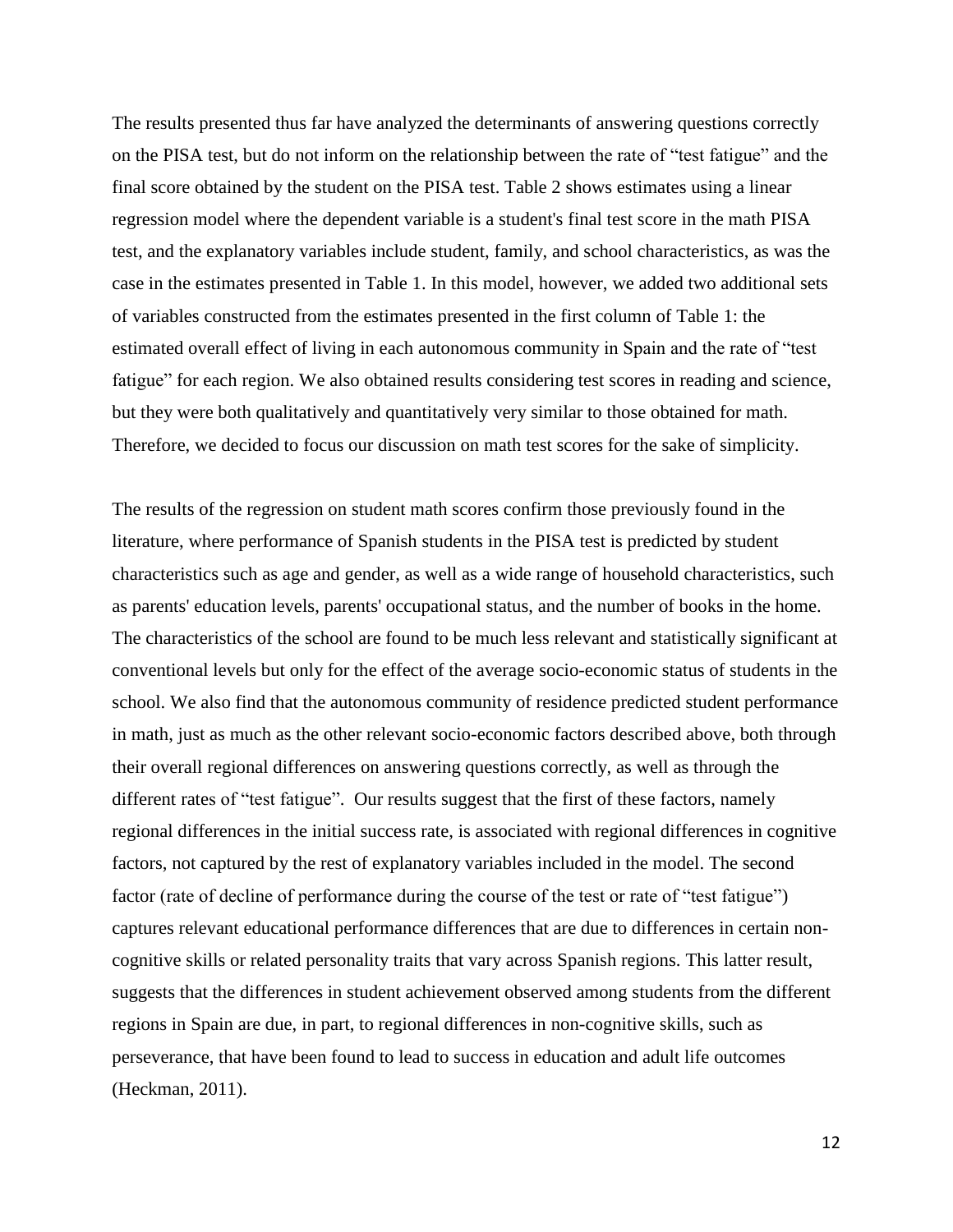To get a better sense of the magnitude of previously presented estimated effects, we calculated the extent to which the variation in mathematics performance across the different Spanish autonomous communities would be reduced if regional differences in overall initial performance in the test or in the rates of "test fatigue" were reduced in a standard deviation. We found that a reduction of one standard deviation in regional differences on overall initial performance on the test would lead to a reduction in the dispersion of math test scores across Spanish regions of approximately 33%. Meanwhile, an equivalent reduction in regional differences in the rate of "test fatigue" would lead to a reduction in the regional dispersion of math test score performance of about 25%. That is, our estimates confirm that regional differences in non-cognitive skills account for an important share of the observed regional differences in PISA test scores. However, the share explained by non-cognitive skills is lower than that attributable to regional differences in cognitive dimensions or knowledge of the student. Together, these two factors explain almost 60% of the regional differences in average performance on the PISA test observed across the Spanish regions included in this study.

#### <Insert Table 2 here.>

In Table 3, we address the influence of the student's autonomous community of residence on two other important aspects of student's pattern of response to the PISA test, potentially also related to non-cognitive abilities and not previously studied in the literature on the subject. First, we analyzed the probability that the student did not complete the test during the time allotment. Additionally, we studied the relationship between the student's region of residence and the likelihood that the student would improve his/her relative position in the distribution of student test scores following a rocky start in the test. The results obtained in this case were robust to different specifications changing the number of questions to account the beginning performance in the test as well as the percentiles used to measure the relative position of the student in the overall distribution of test performance.

<Insert Table 3 here.>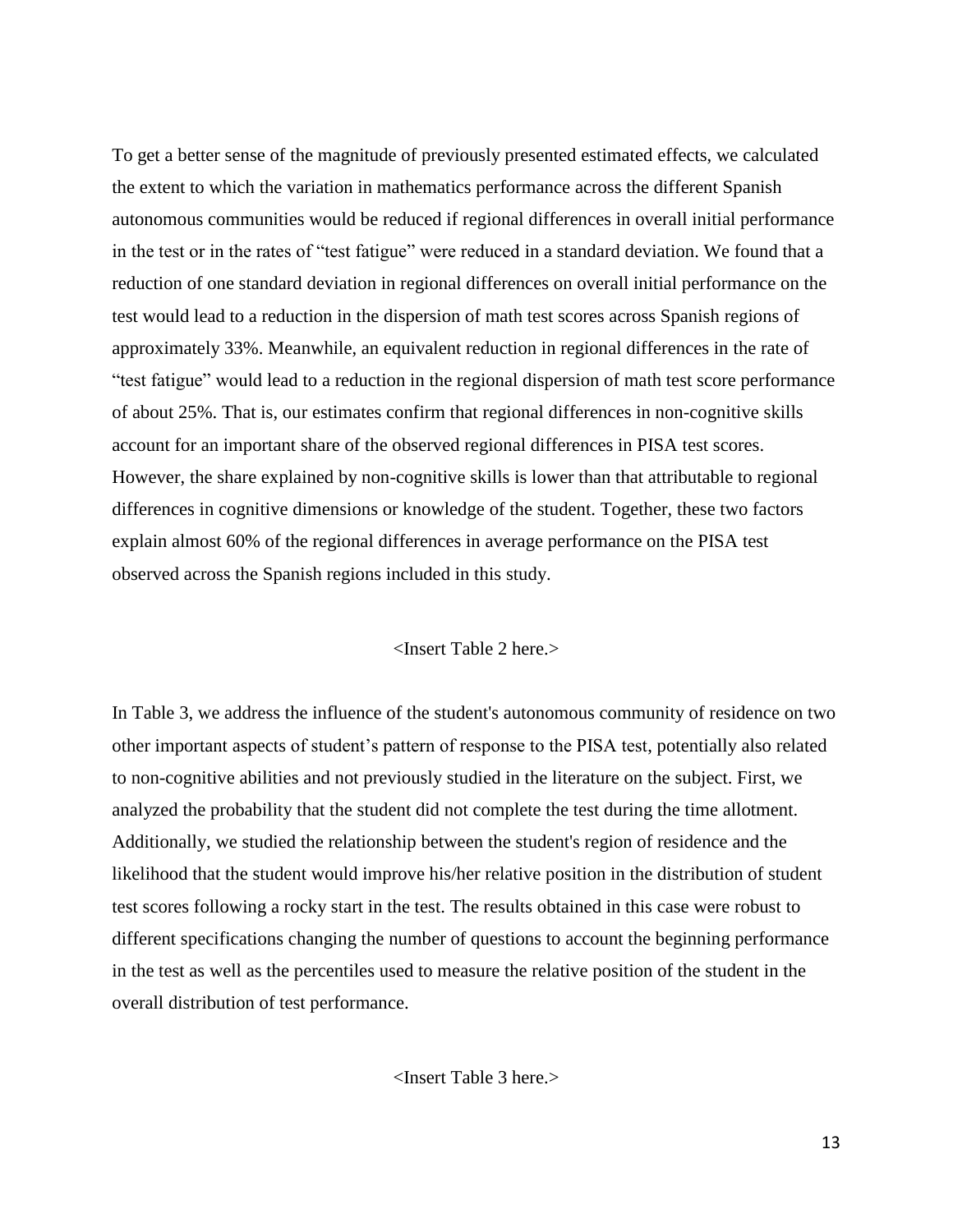The results confirm the relationship between the region of residence and the likelihood that the student finishes covering all the questions in the PISA test questionnaire. We also find that the probability of a student improving his/her relative position in the distribution of all student test scores, after a rocky start, is clearly related to the student's autonomous community of residence. Thus, students who reside in regions, such as, La Rioja, Castile and Leon, Aragon, Galicia and Cantabria (presented in increasing order of magnitude of the estimated effect), and are otherwise similar on other individual, family, and school characteristics, are more likely to have had time to go over the entire PISA test questionnaire and present a higher probability of improving their relative position in the distribution of test scores for all students, after a difficult start. On the other hand, students who live in Andalusia, the Balearic Islands, and Ceuta and Melilla are less likely to improve their relative position in the distribution of all student test scores over the course of the PISA test, keeping other individual, family, and school characteristics constant. Note that these results are not incompatible with previous results presented above that showed a decline in test performance as the test progressed for most students.

Another interesting result that we found with these estimates is that there are very few family or school characteristics of the students that determine the probability of either being able to finish the questionnaire of the PISA test in the allotted time, or being able to improve their relative performance after a rocky start. This result suggests, once again, the importance of the territorial context as a determinant of performance in the PISA test. The only family variable that we found to have a significant effect was the number of books in a student's home. This variable was found to be positively related to both the probability of having finished answering the test as well as the probability of improving after a difficult start. Concerning school characteristics, only the average socio-economic level of the school was found to have a significant effect.

Summarizing so far, our results suggest a strong relationship between the regional rate of "test fatigue" in PISA 2009, the average proportion of students in the region that leave questions of the test blank, the average proportion that is able to answer correctly or not the whole questionnaire in the time provided, and the average proportion of students that are able to improve their relative position on the distribution of overall performance after suffering a rocky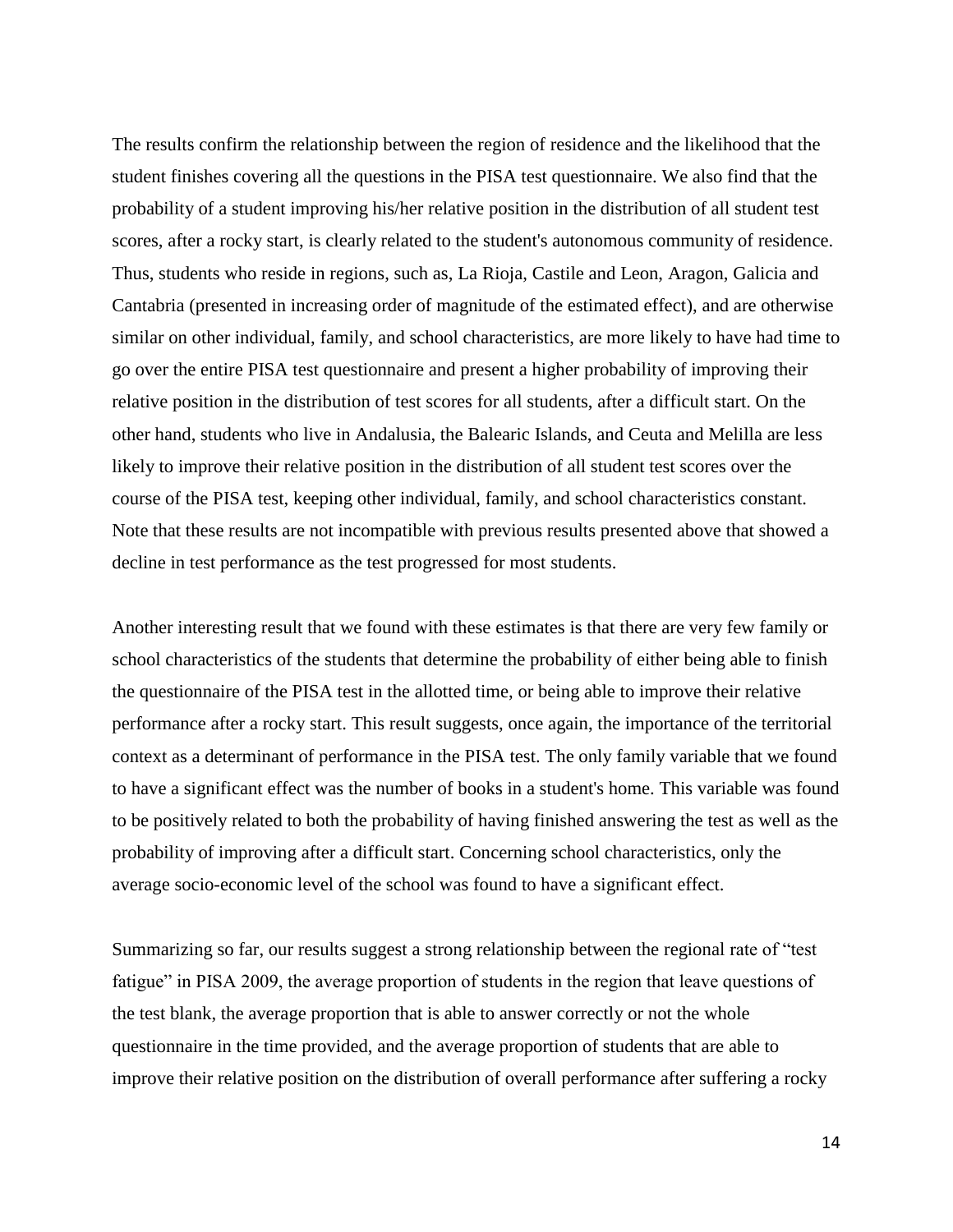start in the test. These results suggest that these practices, which are closely related to student's perseverance, concentration, and intrinsic motivation, are an important part of the cause underlying the observed regional differences in performance in PISA across Spanish autonomous communities.

#### **4. Discussion**

The results presented in the tables above support the idea that a significant part of the observed regional differences in student performance in the PISA test in Spain are related to regional differences in the so-called non-cognitive skills. Our estimates suggest that measures of noncognitive skills, related to certain personality traits such as perseverance or the ability to maintain effort and concentration, which are related to the ability to delay rewards and think long-term, differ significantly across students of different regions in Spain. These skills play an essential role in explaining regional differences in educational performance on the PISA test. These are the personality traits with potential to make a student more likely to maintain the effort over the course of the PISA test, or even improve his/her relative performance and ability to overcome an initially poor performance, which clearly demonstrates resilience.

Also, regional differences in non-cognitive skills also predicted the probability of students in different Spanish regions to be able to cover all questions of the PISA test in the allotted time and the probability of leaving questions blank. This latter behavior has been linked in the literature not only to lower performance on standardized tests, but also to: a lower likelihood of attaining higher levels of education, and lower working conditions and wages in the future. Hence, the estimated regional differences in non-cognitive skills among Spanish youth may explain, to a large extent, the observed regional differences in terms of educational attainment, dropout rates, working conditions and wellbeing in adulthood.

In particular, our estimates suggest that a reduction in a standard deviation of the variation across regions on the estimated rate of "test fatigue" would lead to a reduction of approximately 25% of the observed regional differences in performance in the PISA test. This appears to be a key variable for educational policy to the extent that an equivalent reduction in the regional differences of other relevant variables, such as the proportion of parents with the highest levels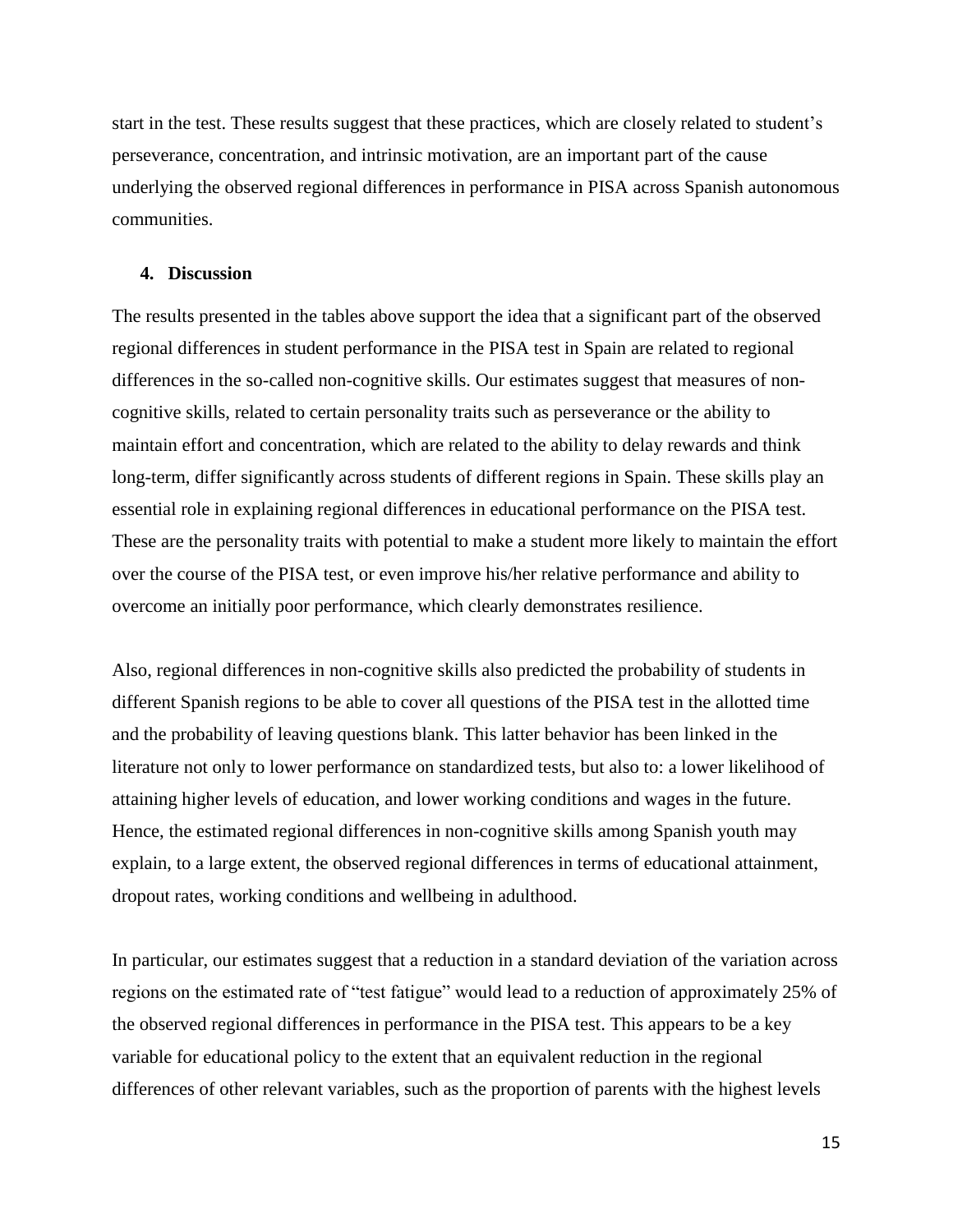of education or the proportion of parents in top occupation categories, would lead to a much lower reduction, no more than 2%, of the observed differences in PISA scores across Spanish regions.

Our results are consistent with those obtained in other studies such as Cunha, Heckman, and Schnnach (2010) and Borghans, Meijers, and Weel (2008), which emphasize the importance of non-cognitive skills in explaining student performance. These studies found that non-cognitive skills and, in particular, those personality traits linked to perseverance, effort, and the ability to delay gratification are closely related to performance on standardized tests such as the PISA test. Our study corroborates the relevance of these non-cognitive skills in explaining student performance on the PISA test and in the resulting regional differences in student performance. Most importantly, we do so without having psychometric measures of non-cognitive skills, but by analyzing student response patterns on the PISA test. Finally, we go beyond the analysis of Borghans, Meijers, and Weel (2008) who studied the rate of decline on correct responses as the test progresses or what we have called rate of "test fatigue". We further study other relevant patterns of response, such as the practice of leaving answers blank, not being able to complete the test in the allotted time frame, or being able to improve the performance in the course of the test after a difficult start.

Given the relevance of regional differences in non-cognitive skills in determining the observed differences in student performance in the PISA test, a logically important next question would be, whether is possible to promote the development of these non-cognitive skills in those regions where development of such skills is lagging behind. In light of the results in Mendez (2014), we think this might be possible through education policy interventions directed at teachers and parents to help promote these non-cognitive skills. While training for parents has, a priori, a higher expected return, teacher's training may be easier to implement and standardize across the different regions in Spain and, therefore, this may be a more effective tool for education policy. More research is needed, however, to find the best design and assess the effectiveness of different possible interventions.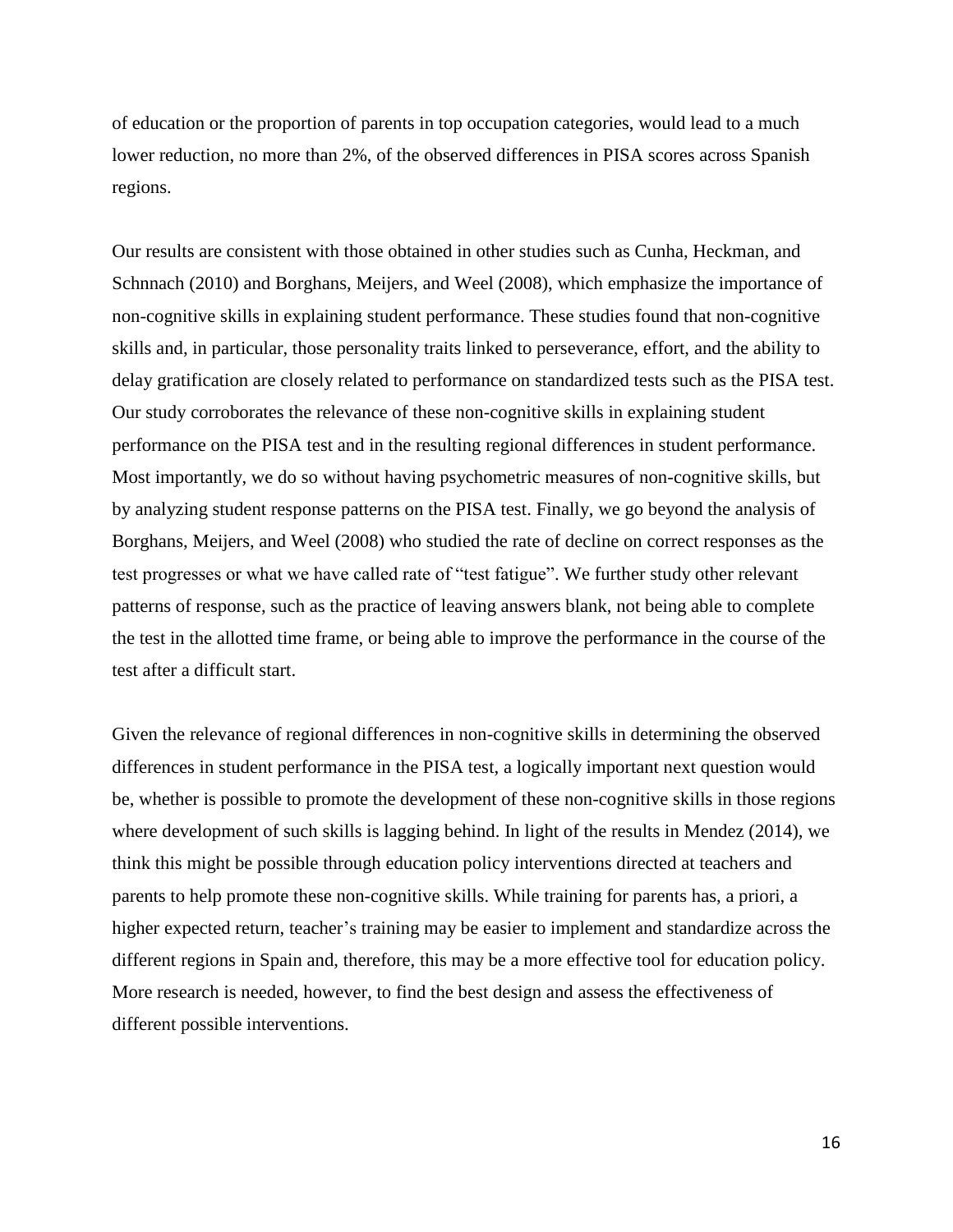In this sense, the literature review conducted by the U.S Department of Education in 2013 provided a summary of those early educational interventions that were found to be a promising first steps in promoting important non-cognitive skills such as, tenacity and perseverance. In this report, interventions were grouped into five categories, which include: reading programs in schools to promote values; interventions that seek to change the mindset and strategies for student learning; alternative school models; informal learning programs and digital learning programs with useful tools for teachers. The common feature of these five types of programs is the promotion of new ways of learning and teaching. These are more individualized and focused on getting to know each particular student better in order to be able to enhance his/her strengths for lasting and permanent results. In this sense, Diamond and Lee (2011) reviewed empirical evidence of the effectiveness of training programs found to possibly help improve non-cognitive skills in primary and secondary school students, in particular through the promotion of executive function skills (i.e., those functions necessary in the development of the ability to concentrate, ignore distractions, retain and use new information, plan action and review plans established when necessary, and inhibit impulses). Among the programs that the authors featured in their article one can find computer-based training programs of non-cognitive skills, particular kinds of board games and physical exercise (aerobic, martial arts, yoga). However, overall, recent curriculum developments emphasize the development of specific non-cognitive abilities, such as perseverance, to the point of making them in some cases not only part of the curriculum but a separate subject with dedicated lecturing time and for which students are graded.

It should be pointed out that, to this date, none of these initiatives have been developed in Spain. Therefore, we believe that the next step for Spain, would be to learn, from the specifics of its own educational system and those proposed for other countries, to then decide which innovative interventions, would be successful approaches to adopt in Spain, based on experimental evaluations. Lessons from these experiments would help ensure the wide-spread success of future programs, reaching larger student populations, could ensure that Spanish students are able to gain the necessary skills for their educational success, optimal health and best possible performance in the labor market in adulthood. The extent to which context is essential to ensure the replication of the results of innovative educational interventions, it would be unreasonable to embrace some of the successful interventions in other countries like the United States without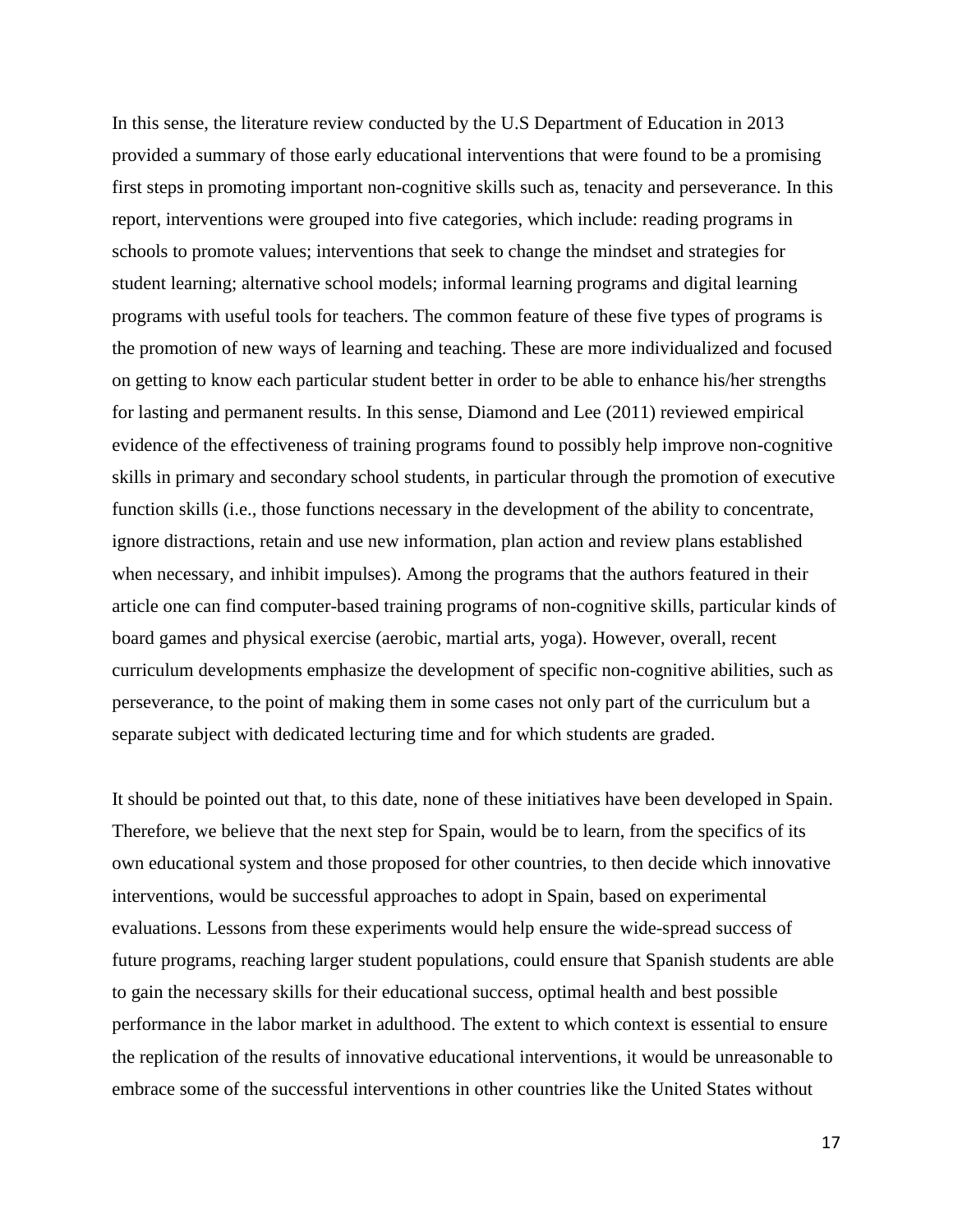having carried out the necessary experimental analysis within the Spanish educational context to confirm the suitability of the same interventions.. Additionally, evidence from other countries is limited and more experimental research is needed to better understand which innovative interventions could help promote important non-cognitive skills.

Finally, it should be noted that the authors of this article are working with the School Board in the Region of Murcia to implement an innovative educational program that aims to improve noncognitive skills in primary school students within that region of Spain. This innovative program, the first of its kind in Spain, aims in the short-term to improve student's achievement, while in the medium - and long-term aims to reduce the rate of students being held back, drop-out rates, social exclusion, crime, and teenage pregnancy, all variables that non-cognitive skills have been shown to influence.

#### **5. Conclusions**

The aim of this paper was to analyze the role of student's non-cognitive skills and, in particular, to determine observed regional differences of student performance on the 2009 PISA test, across the different autonomous communities of Spain. To date, with the exception of Balart and Cabrales (2014), the debate on the origin of these regional differences on student performance has been confined to the study of differences in family and school contexts for impacting student achievement. These previous studies, however, tended to find that a significant proportion of the observed regional differences remained unexplained after accounting for differences in families and in schools.

Using data from the PISA 2009 study, we found that a significant part of the observed regional differences in student's performance in Spain were due to regional differences in the level of non-cognitive skills of students across regions. In the absence of direct measurements of noncognitive skills of students, we used performance tasks measures based on student's patterns of response to the questionnaire test, some of which were already validated in the literature. These include the rate of decline in test performance as the test progresses or what we called rate of "test fatigue", the tendency to leave questions blank, along with newly developed measures like the capacity to at least try to respond to all questions (as many as 64 questions) on the test in the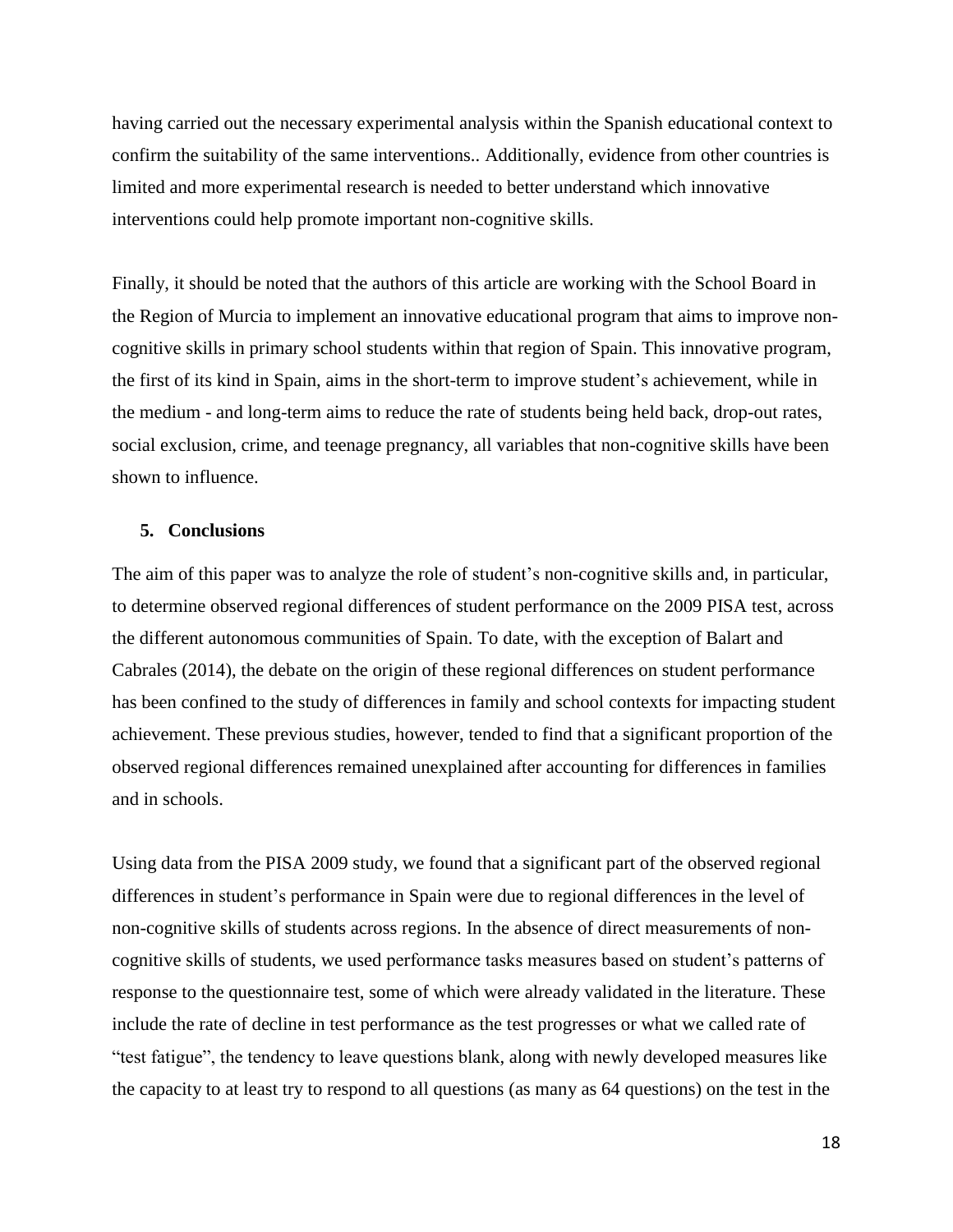time given, or being able to improve the relative position in the distribution of test scores after a rocky start in the test. We believe that these measures reflect non-cognitive skills related to individual traits such as concentration, perseverance, resilience, etc., as well as to other aspects of personality, which are positively associated with educational success, as it has been shown to be the case for those measures that have been validated. Our contribution to this literature is then, the finding of regional patterns of student differences in these skills and the quantifying of their effect on observed differences in student performance.

Specifically, our estimates suggest that a reduction of one standard deviation in the regional variation on the rate of "test fatigue" on the PISA test would lead to a reduction of approximately 25% of the regional variation on observed student performance in the PISA test. We believe this is a key variable for educational policy to the extent that an equivalent reduction in the regional differences of other relevant variables, such as the level of education or quality of occupations of students' parents, would be associated with a reduction no larger than 2% of the observed differences in average performance in PISA across the different Spanish regions.

Finally, we also find considerable differences across regions in Spain on the probability of students being able to organize themselves to cover the entire test questionnaire. Significant regional differences are also obtained when studying student's tendency to leave questions blank. This latter behavior has been linked in the recent literature, not only to lower performance on standardized PISA-type tests, but also to a decreased likelihood of achieving higher levels of education in adulthood and of having a good occupation and wages in the future. Therefore, we believe that the estimated regional differences in non-cognitive skills among young students may explain, to a large extent, the observed differences in educational attainment, dropout rates, working conditions and wellbeing in adulthood, across different regions in Spain.

#### **6. References**

BORGHANS, L., y SCHILS, T. (2012): The leaning tower of Pisa. Manuscipt. [http://www.sole](http://www.sole-jole.org/13260.pdf)[jole.org/13260.pdf](http://www.sole-jole.org/13260.pdf)

BORGHANS, L., MEIJERS, H., WEEL, B.T. (2008): The role of noncognitive skills in explaining cognitive test scores. *Economic Inquiry*, vol. *46(1)*: 2-12.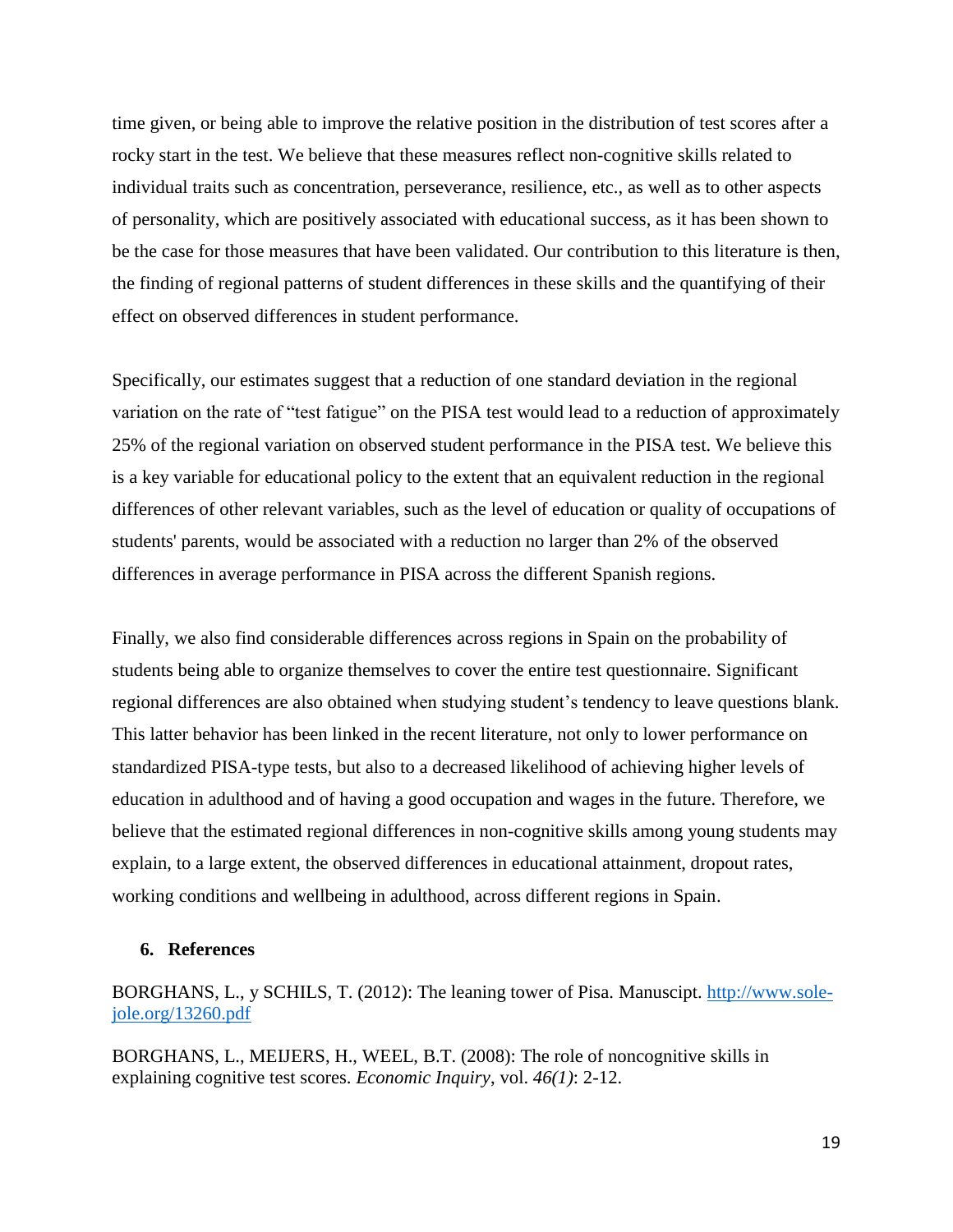COLEMAN, J. S., CAMPBELL, E. Q., HOBSON, C. J., MCPARTLAND, J., MOOD, A. M., WEINFELD, F.D., & YORK, R. L. (1966). *Equality of educational opportunity*. Washington, DC: U.S. Government Printing Office.

CORDERO, J.M., CRESPO, E., PEDRAJA, F. (2013): Rendimiento educativo y determinantes según PISA: una revisión de la literatura en España. *Revista de Educación*, pp 273-297.

CUNHA, F., HECKMAN, J.J., SCHENNACH, S.M. (2010): Estimating the Technology of Cognitive and Noncognitive Skill Formation, Econometrica, Econometric Society, vol. 78(3): 883-931.

DEPARTAMENTO DE EDUCACIÓN DE LOS ESTADOS UNIDOS (2013): Promoting Grit, Tenacity, and Perseverance: Critical Factors for Success in the 21st Century. Office of Educational Technology.

DIAMOND, A., y LEE, K. (2011): Interventions Shown to Aid Executive Function Development in Children 4 to 12 Years Old. *Science*, vol. *333*: 959-964.

GIL ESCUDERO, G. y SANZ LABRADOR, I. (2014): PISA para Centros Educativos: Un instrumento para el fomento del éxito escolar de los centros. *Participación Educativa*, pp 29-37

GONZÁLEZ SAN ROMÁN, A. DE LA RICA GOIRICELAYA, SARA (2012): Determinantes de las diferencias regionales en el rendimiento académico en España-PISA 2009. En *Educación y desarrollo: PISA 2009 y el sistema educativo español*. Fundación BBVA

HECKMAN, J.J. (2011): Integrating Personality Psychology into Economics. IZA Discussion Paper 5950, Institute for the Study of Labor (IZA).

HECKMAN, J. J., STIXRUD, J., y URZUA, S. (2006): The effects of cognitive and noncognitive abilities on labor market outcomes and social behavior. *Journal of Labor Economics*, *24(3)*, 411-482.

HITT, C., TRIVITT, J., y CHENG, A. (2015): When you say nothing at all: The surprisingly predictive power of student effort on surveys. *EDRE Working paper*, [http://www.uaedreform.org/downloads/2014/10/edre-wp-2014-10.pdf.](http://www.uaedreform.org/downloads/2014/10/edre-wp-2014-10.pdf)

MENDEZ, I. (2014): Habilidades no cognitivas y rendimiento escolar. Avances en Supervisión Educativa 20.

VILLAR, A. (2012): PISA 2009 y el sistema educativo español: una visión panorámica. En *Educación y desarrollo: PISA 2009 y el sistema educativo español*. Fundación BBVA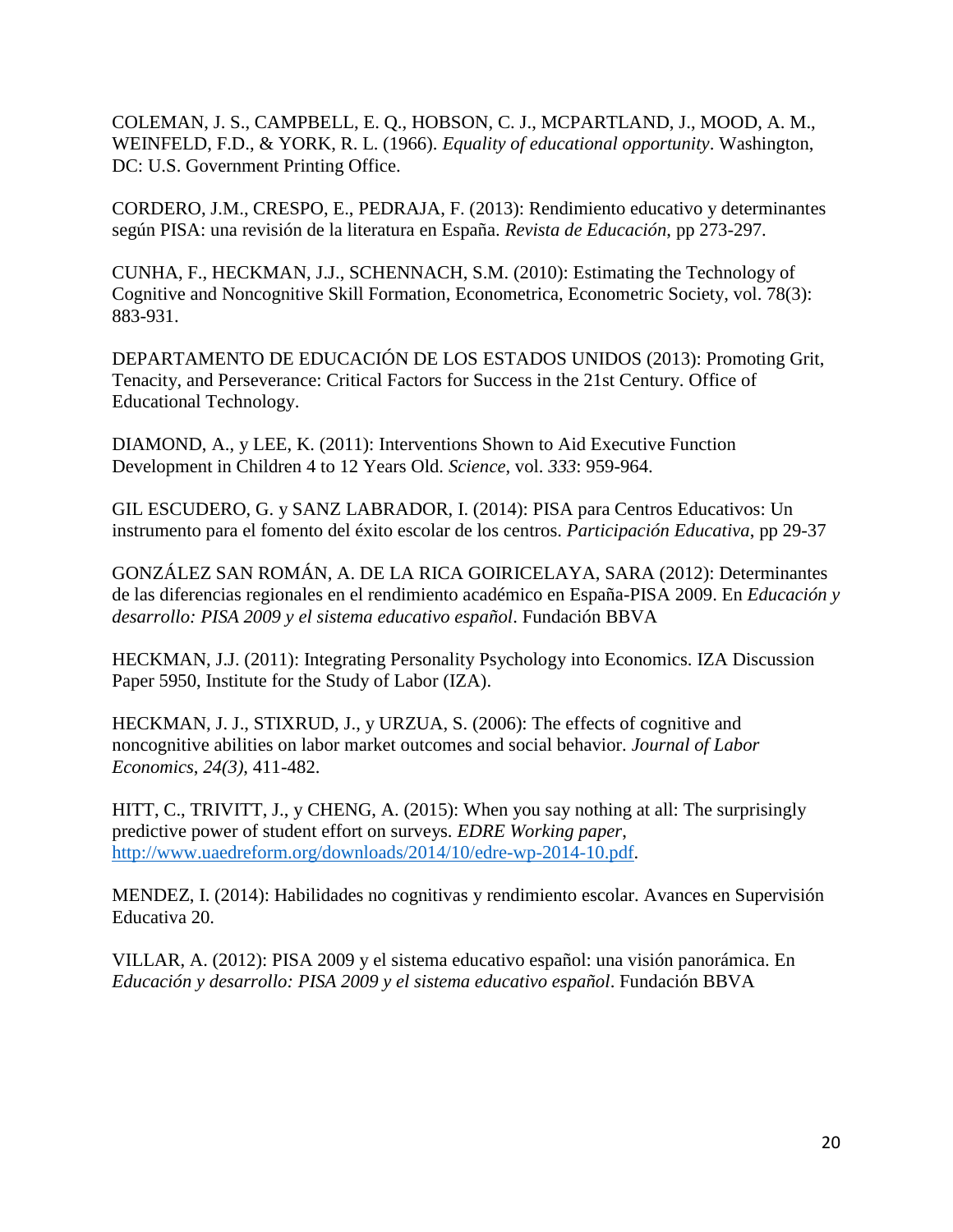|                                                    | Variable to explain: probability of |               |
|----------------------------------------------------|-------------------------------------|---------------|
| <b>Explanatory Variable</b>                        | <b>Answering Correctly</b>          | Leaving Blank |
| Position of the question                           | $-0.171***$                         | $0.078***$    |
|                                                    | (0.001)                             | (0.000)       |
| <b>Fixed Effects of the Autonomous Communities</b> |                                     |               |
| Aragon                                             | $0.004*$                            | $-0.010***$   |
|                                                    | (0.002)                             | (0.001)       |
| Asturias                                           | $0.006***$                          | $0.005***$    |
|                                                    | (0.002)                             | (0.001)       |
| <b>Balearic Islands</b>                            | $-0.028***$                         | $0.018***$    |
|                                                    | (0.004)                             | (0.002)       |
| Canary Islands                                     | $-0.005***$                         | $0.006***$    |
|                                                    | (0.002)                             | (0.001)       |
| Cantabria                                          | $-0.005***$                         | $0.003***$    |
|                                                    | (0.002)                             | (0.001)       |
| Castile and Leon                                   | $0.005**$                           | $-0.006***$   |
|                                                    | (0.003)                             | (0.002)       |
| Catalonia                                          | $0.018***$                          | $-0.012***$   |
|                                                    | (0.005)                             | (0.002)       |
| Galicia                                            | $0.030***$                          | $0.006***$    |
|                                                    | (0.006)                             | (0.002)       |
| La Rioja                                           | $0.015***$                          | $-0.003**$    |
|                                                    | (0.002)                             | (0.002)       |
| Madrid                                             | $-0.005***$                         | $-0.004**$    |
|                                                    | (0.002)                             | (0.001)       |
| Murcia                                             | $0.005***$                          | $-0.003***$   |
|                                                    | (0.002)                             | (0.001)       |
| Navarra                                            | $0.018***$                          | $-0.014***$   |
|                                                    | (0.003)                             | (0.002)       |
| <b>Basque Country</b>                              | $-0.009***$                         | $-0.001$      |
|                                                    | (0.002)                             | (0.002)       |
| Ceuta and Melilla                                  | $-0.076***$                         | $0.031***$    |
|                                                    | (0.003)                             | (0.001)       |

## *Table 1: Determinants of Test fatigue Measures*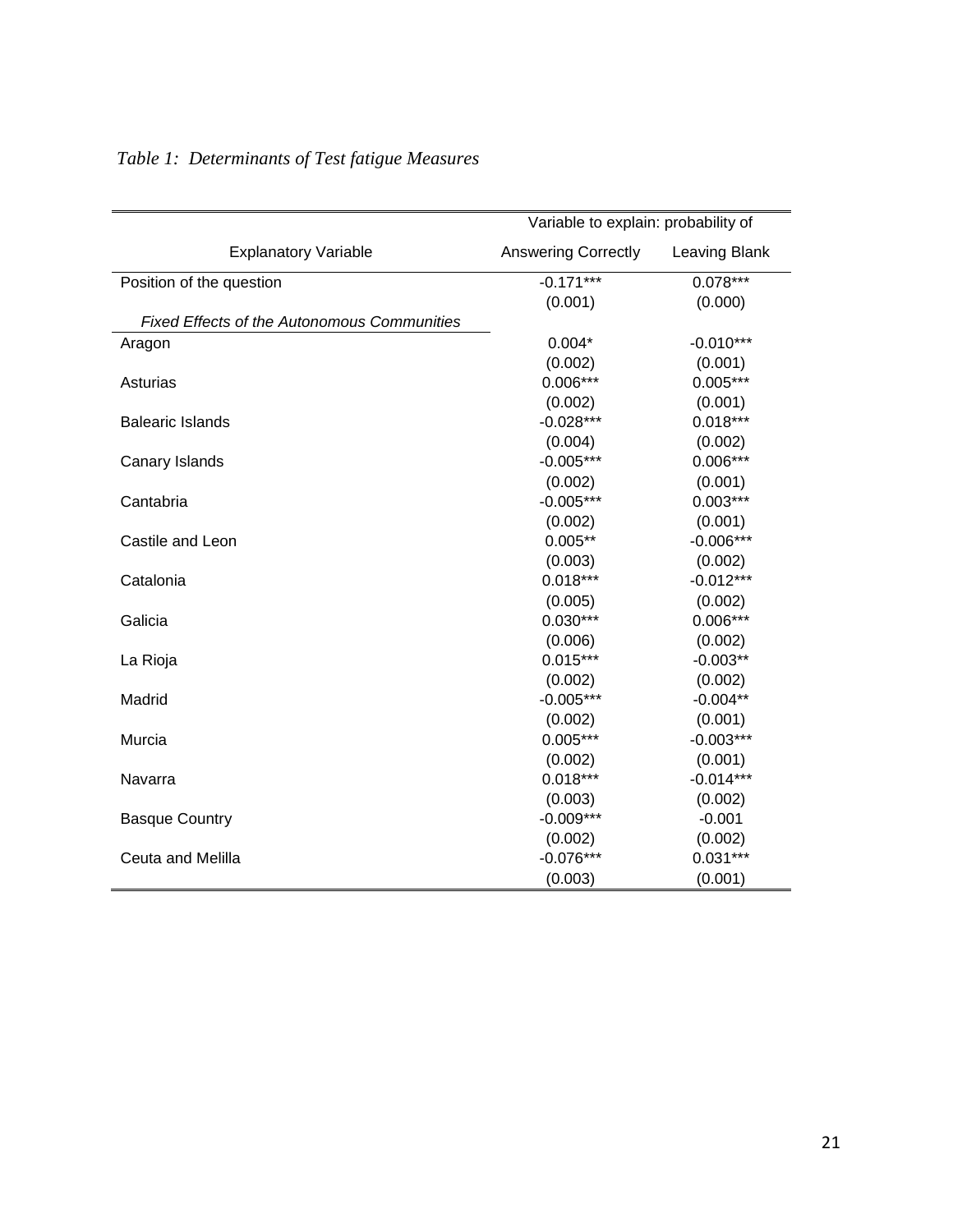| Variable                                         | Answering<br>Correctly | Leaving Blank |
|--------------------------------------------------|------------------------|---------------|
| Interactions with the question's position in the |                        |               |
| test                                             |                        |               |
| Aragon                                           | $0.049***$             | $-0.033***$   |
|                                                  | (0.000)                | (0.000)       |
| Asturias                                         | $0.035***$             | $-0.010***$   |
|                                                  | (0.000)                | (0.000)       |
| <b>Balearic Islands</b>                          | $-0.014***$            | $0.011***$    |
|                                                  | (0.000)                | (0.000)       |
| Canary Islands                                   | $-0.036***$            | $-0.017***$   |
|                                                  | (0.000)                | (0.000)       |
| Cantabria                                        | $0.052***$             | $-0.030***$   |
|                                                  | (0.000)                | (0.000)       |
| Castile and Leon                                 | $0.062***$             | $-0.035***$   |
|                                                  | (0.000)                | (0.000)       |
| Catalonia                                        | $0.008***$             | $-0.021***$   |
|                                                  | (0.000)                | (0.000)       |
| Galicia                                          | $0.031***$             | $-0.032***$   |
|                                                  | (0.000)                | (0.000)       |
| La Rioja                                         | $0.064***$             | $-0.031***$   |
|                                                  | (0.000)                | (0.000)       |
| Madrid                                           | $0.058***$             | $-0.035***$   |
|                                                  | (0.000)                | (0.000)       |
| Murcia                                           | $0.015***$             | $-0.016***$   |
|                                                  | (0.000)                | (0.000)       |
| Navarra                                          | $0.028***$             | $-0.019***$   |
|                                                  | (0.000)                | (0.000)       |
| <b>Basque Country</b>                            | $0.040***$             | $-0.024***$   |
|                                                  | (0.000)                | (0.000)       |
| Ceuta and Melilla                                | $-0.002***$            | $-0.012***$   |
|                                                  | (0.000)                | (0.000)       |

## *Table 1: Determinants of Test fatigue Measures (continuation)*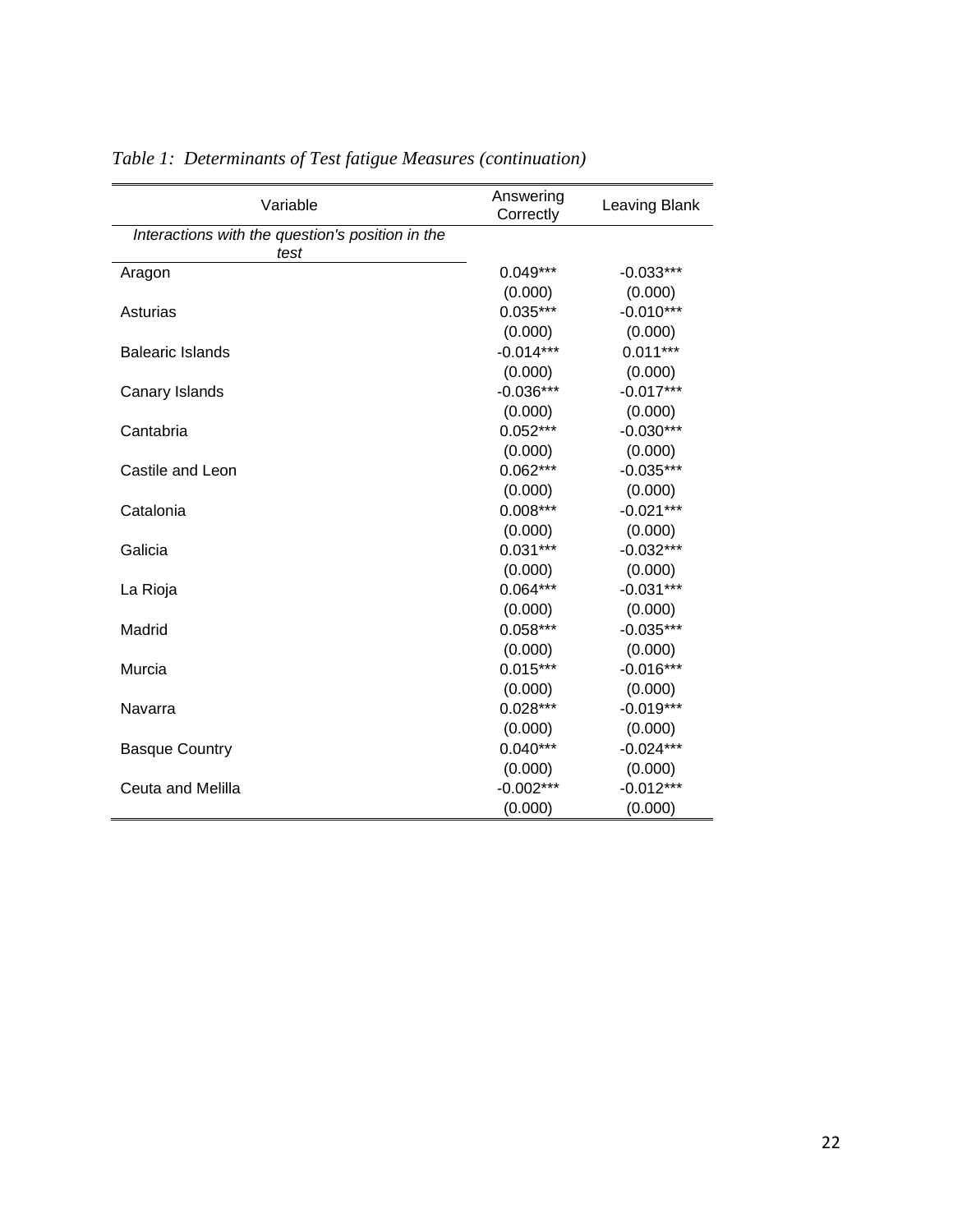*Table 1: Determinants of Test fatigue Measures (continuation)*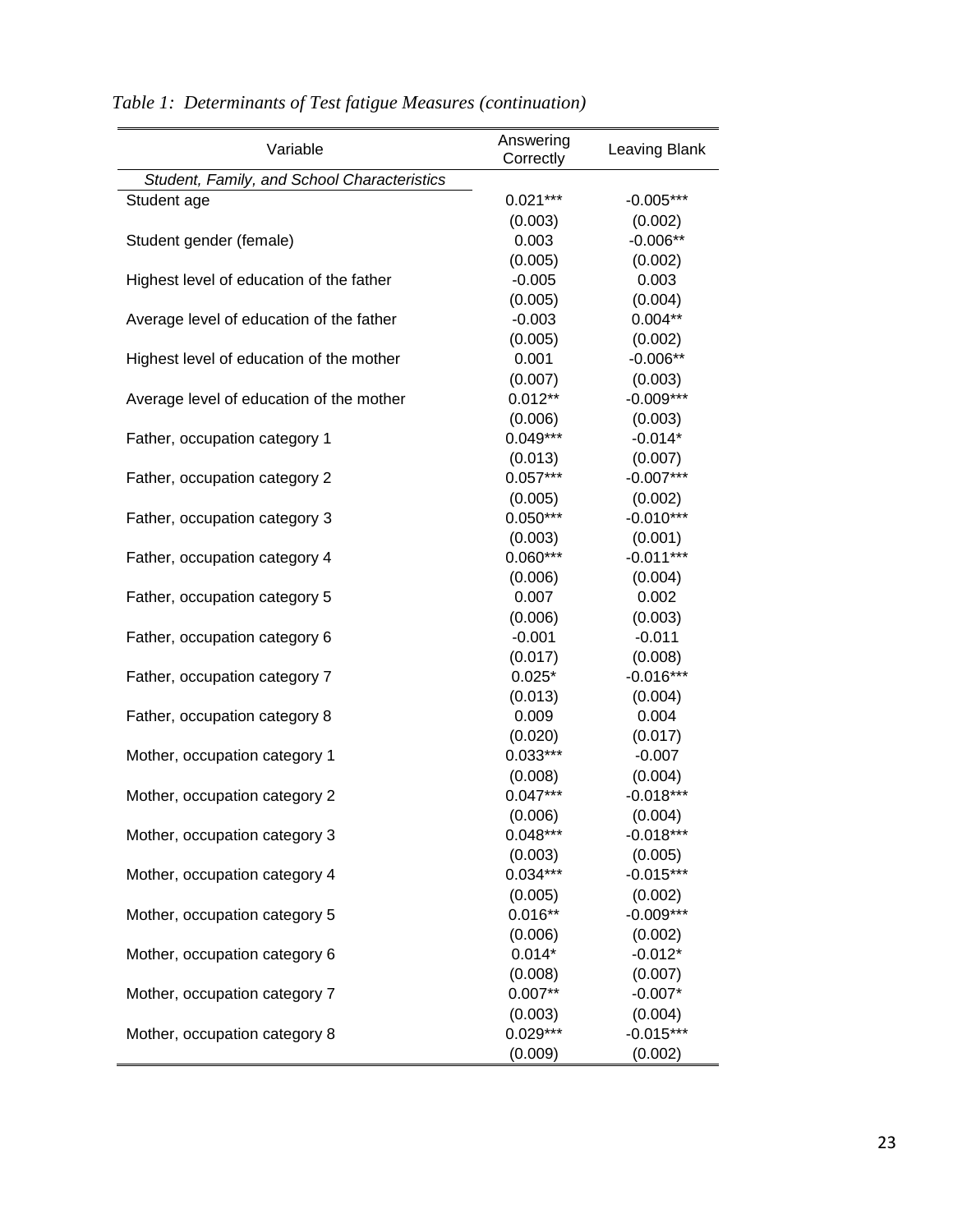| Variable                    | Answering<br>Correctly | Leaving Blank |
|-----------------------------|------------------------|---------------|
| <b>Private School</b>       | $-0.004$               | $-0.002$      |
|                             | (0.010)                | (0.004)       |
| <b>Medium City</b>          | 0.004                  | 0.000         |
|                             | (0.003)                | (0.003)       |
| Large City                  | 0.006                  | $-0.001$      |
|                             | (0.008)                | (0.006)       |
| Number of books in the home |                        |               |
| $11 - 25$                   | $0.062***$             | $-0.032***$   |
|                             | (0.012)                | (0.009)       |
| 26-100                      | $0.118***$             | $-0.053***$   |
|                             | (0.007)                | (0.006)       |
| 101-200                     | $0.164***$             | $-0.063***$   |
|                             | (0.009)                | (0.005)       |
| 201-500                     | $0.186***$             | $-0.068***$   |
|                             | (0.009)                | (0.006)       |
| More than 500               | $0.195***$             | $-0.070***$   |
|                             | (0.012)                | (0.007)       |
| Language at home: Spanish   | $0.025**$              | $-0.003$      |
|                             | (0.010)                | (0.003)       |
| Lack of teachers in School  | 0.003                  | $-0.002$      |
|                             | (0.009)                | (0.005)       |
| Average school SES          | $0.040***$             | $-0.022***$   |
|                             | (0.006)                | (0.003)       |
| Constant                    | $0.063*$               | $0.164***$    |
|                             | (0.038)                | (0.032)       |
| Sample size                 | 1153820                | 1153820       |
| Goodness of fit             | 0.1882                 | 0.1091        |

*Table 1: Determinants of Test fatigue Measures (continuation)*

Notes: Table 1 provides estimated OLS coefficients and robust standard errors adjusted for clustering at the level of autonomous community. The symbols \*, \*\* and \*\*\* refer to the 10%, 5%, and 1% significance level of the estimated coefficients. The occupational categories are: business administration and public administration (1); technical and scientific professionals and intellectuals (2); technical and professional support (3); administrative employees (4); employees in food service, personal service, security, and sales (5); Skilled agricultural and fishery workers (6); craftsmen and skilled workers (7); plant and machine operators and assemblers (8). The reference category is unskilled workers. Medium- and largesized cities have between 15,000 and 100,000 inhabitants and more than 100,000 inhabitants, respectively. The variable "lack of teachers" indicates if, in the school principal's view, the school exhibited a shortage of qualified math, science, or language school teachers.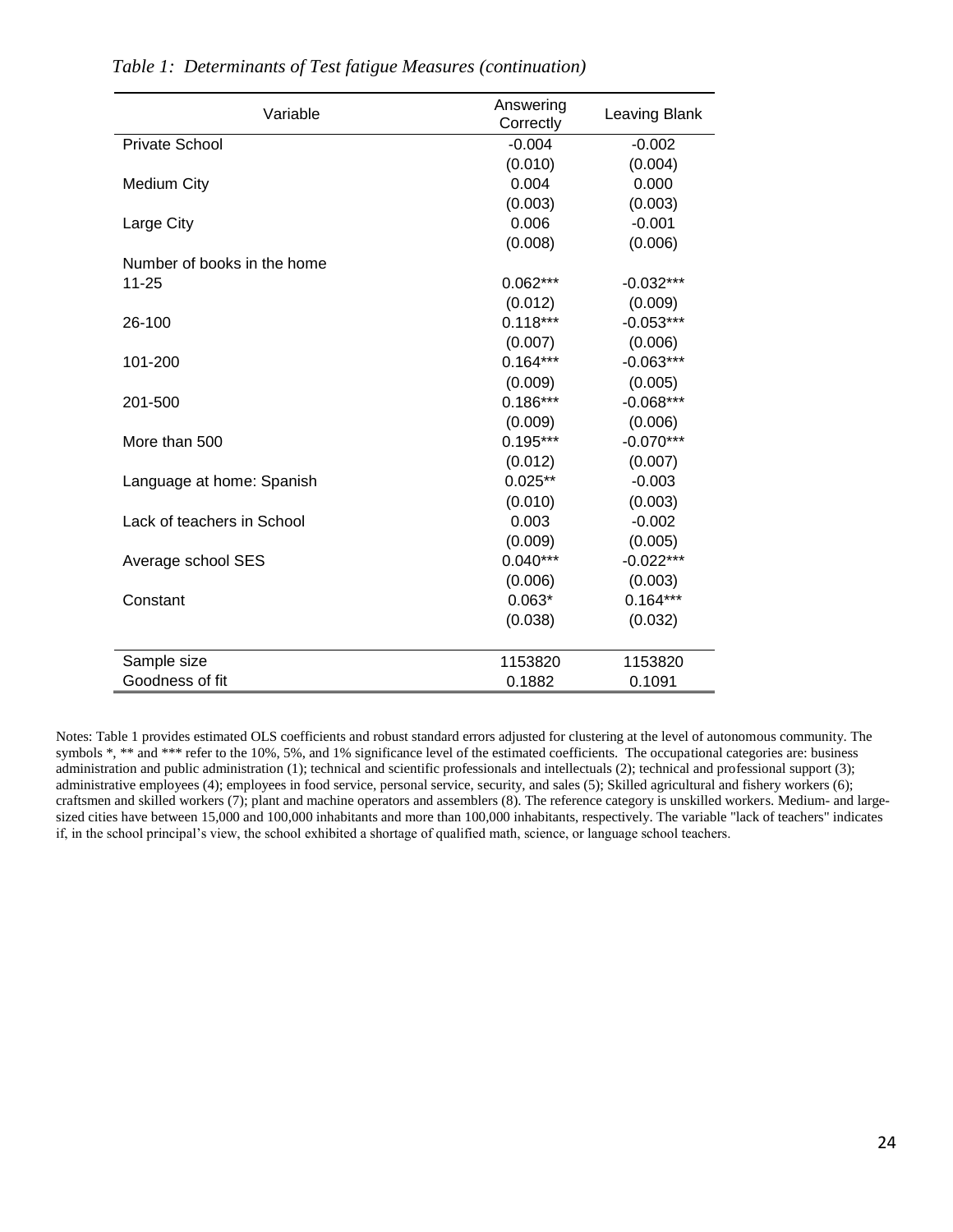*Table 2. The effect of regional differences in cognitive and non-cognitive aspects on student math performance.*

|                                                           | Score              |
|-----------------------------------------------------------|--------------------|
| Variable                                                  | <b>Mathematics</b> |
| Fixed Effect of Autonomous Community                      | 417.567***         |
|                                                           | (112.522)          |
| Interaction of Autonomous Community and Question Position | 245.831***         |
|                                                           | (74.625)           |
| Characteristics of the student, family, and school        |                    |
| Student age                                               | $6.814**$          |
|                                                           | (3.028)            |
| Student gender (female)                                   | -22.522***         |
|                                                           | (2.635)            |
| Highest level of education of the father                  | $-1.673$           |
|                                                           | (1.987)            |
| Average level of education of the father                  | 0.660              |
|                                                           | (1.824)            |
| Highest level of education of the mother                  | 7.339**            |
|                                                           | (3.659)            |
| Average level of education of the mother                  | 12.155***          |
|                                                           | (4.563)            |
| Father, occupation category 1                             | 21.699***          |
|                                                           | (5.686)            |
| Father, occupation category 2                             | 26.396***          |
|                                                           | (3.207)            |
| Father, occupation category 3                             | 20.555***          |
|                                                           | (3.551)            |
| Father, occupation category 4                             | 23.820***          |
|                                                           | (2.817)            |
| Father, occupation category 5                             | 3.794*             |
|                                                           | (2.249)            |
| Father, occupation category 6                             | 6.561              |
|                                                           | (8.345)            |
| Father, occupation category 7                             | 12.031***          |
|                                                           | (4.327)            |
| Father, occupation category 8                             | 4.102              |
|                                                           | (8.083)            |
| Mother, occupation category 1                             | 14.357***          |
|                                                           | (3.910)            |
| Mother, occupation category 2                             | 25.205***          |
|                                                           | (4.044)            |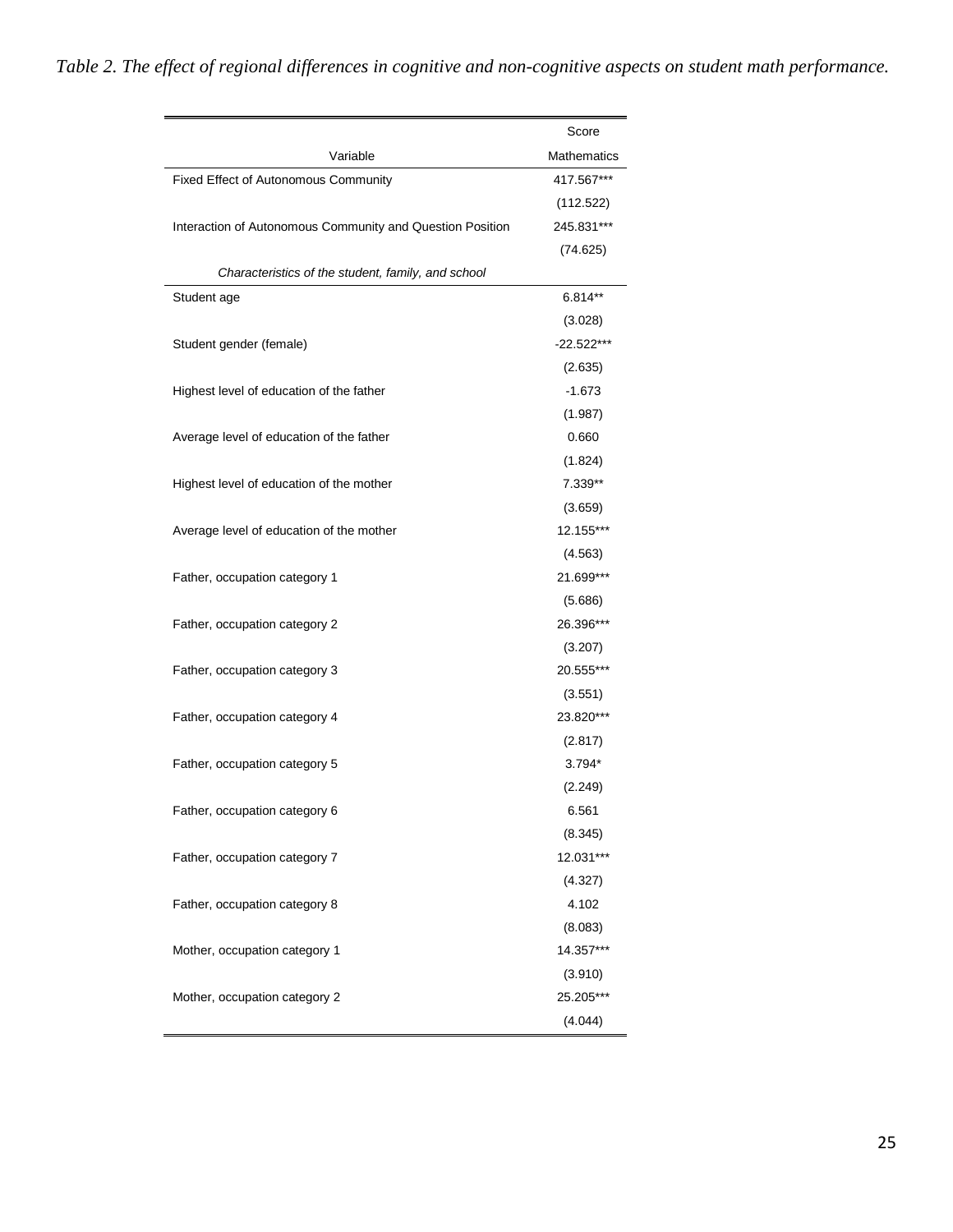|                               | Score       |
|-------------------------------|-------------|
| Variable                      | Mathematics |
| Mother, occupation category 3 | 18.647***   |
|                               | (2.510)     |
| Mother, occupation category 4 | 17.075***   |
|                               | (2.833)     |
| Mother, occupation category 5 | $6.002*$    |
|                               | (3.413)     |
| Mother, occupation category 6 | 8.077**     |
|                               | (3.164)     |
| Mother, occupation category 7 | 3.283       |
|                               | (2.272)     |
| Mother, occupation category 8 | 12.604***   |
|                               | (3.569)     |
| <b>Private School</b>         | $-5.619$    |
|                               | (5.461)     |
| Medium City                   | $-0.460$    |
|                               | (1.292)     |
| Large City                    | $6.455**$   |
|                               | (3.292)     |
| Number of books in the home   |             |
| $11 - 25$                     | 37.381***   |
|                               | (4.930)     |
| 26-100                        | 66.630***   |
|                               | (3.032)     |
| 101-200                       | 92.382***   |
|                               | (4.182)     |
| 201-500                       | 100.177***  |
|                               | (3.774)     |
| More than 500                 | 101.285***  |
|                               | (4.374)     |
| Language at home: Spanish     | 4.874**     |
|                               | (2.189)     |
| Lack of teachers in School    | 0.062       |
|                               | (2.735)     |
| Average school SES            | 16.500***   |
|                               | (1.315)     |
| Constant                      | 296.159***  |
|                               | (43.119)    |
| Sample size                   | 20284       |
| Goodness of fit               | 0.307       |

### *Table 2. The effect of regional differences in cognitive and non-cognitive aspects on student math performance (continuation)*

Notes: Table 2 provides estimated OLS coefficients and robust standard errors adjusted for clustering at the level of autonomous community. The symbols \*, \*\* and \*\*\* refer to the 10%, 5%, and 1% significance level of the estimated coefficient. Variables defined as in Table 1.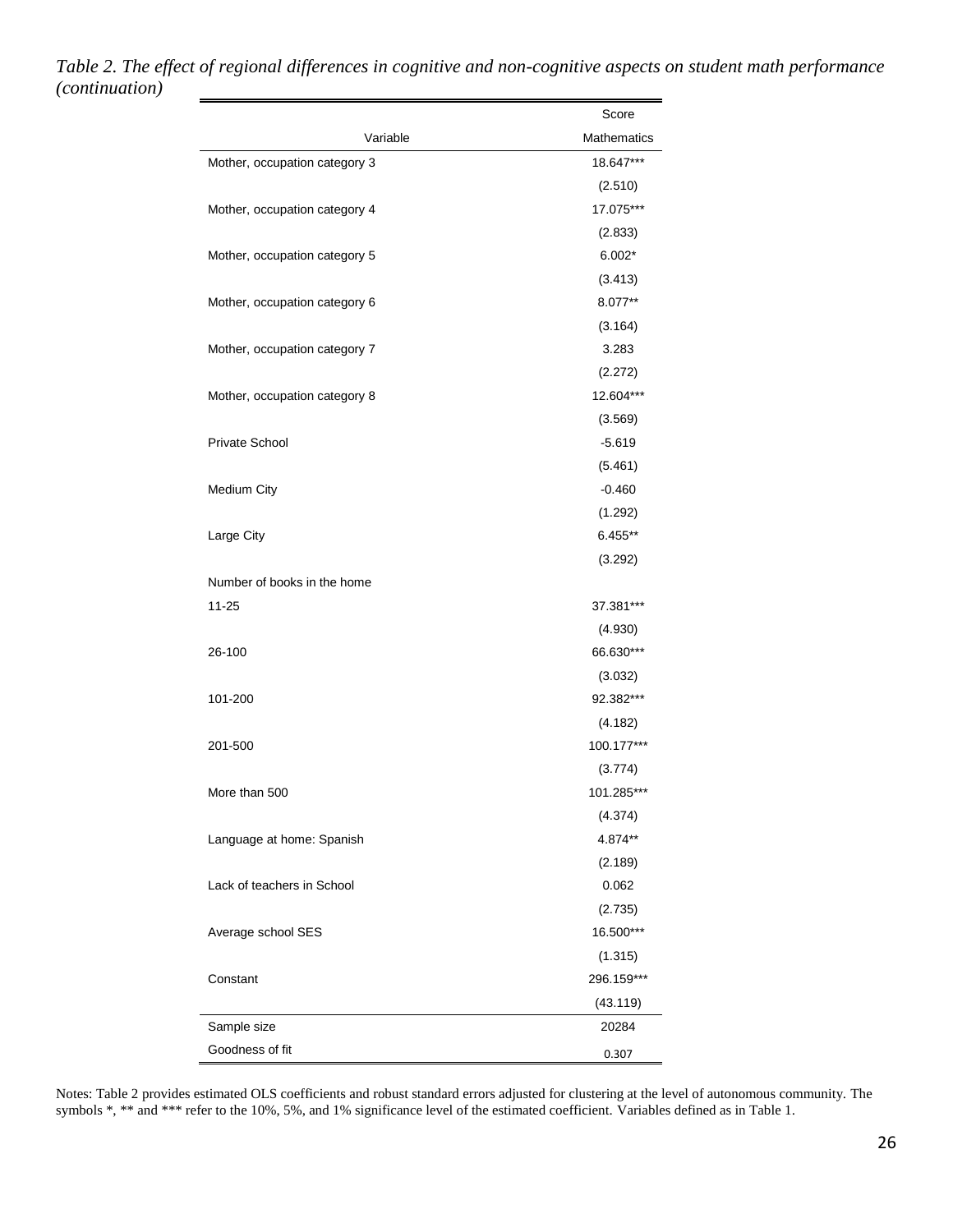| Table 3. Determinants of a student's probability of answering all questions on the test and improving his/her |
|---------------------------------------------------------------------------------------------------------------|
| relative position in the distribution of test scores as the test progresses.                                  |

| <b>Fixed Effects of the Autonomous Communities</b> | Did not complete<br>exam | Resilience |
|----------------------------------------------------|--------------------------|------------|
| Aragon                                             | $-0.386***$              | $0.200***$ |
|                                                    | (0.009)                  | (0.071)    |
| Asturias                                           | $-0.374***$              | $0.190***$ |
|                                                    | (0.011)                  | (0.071)    |
| <b>Balearic Islands</b>                            | $0.115***$               | $-0.184**$ |
|                                                    | (0.024)                  | (0.084)    |
| Canary Islands                                     | $0.247***$               | $-0.058$   |
|                                                    | (0.014)                  | (0.083)    |
| Cantabria                                          | $-0.313***$              | $0.199***$ |
|                                                    | (0.008)                  | (0.075)    |
| Castile and Leon                                   | $-0.385***$              | $0.299***$ |
|                                                    | (0.014)                  | (0.070)    |
| Catalonia                                          | $-0.011$                 | $0.169**$  |
|                                                    | (0.026)                  | (0.079)    |
| Galicia                                            | $-0.327***$              | $0.219***$ |
|                                                    | (0.026)                  | (0.080)    |
| La Rioja                                           | $-0.507***$              | $0.293***$ |
|                                                    | (0.013)                  | (0.077)    |
| Madrid                                             | $-0.373***$              | 0.111      |
|                                                    | (0.013)                  | (0.073)    |
| Murcia                                             | $-0.117***$              | 0.110      |
|                                                    | (0.008)                  | (0.077)    |
| Navarra                                            | $-0.163***$              | $0.181**$  |
|                                                    | (0.018)                  | (0.089)    |
| <b>Basque Country</b>                              | $-0.353***$              | $0.098*$   |
|                                                    | (0.010)                  | (0.058)    |
| Ceuta and Melilla                                  | $0.152***$               | $-0.143$   |
|                                                    | (0.025)                  | (0.091)    |
| Student, Family, and School Characteristics        |                          |            |
| Student age                                        | $0.153***$               | 0.009      |
|                                                    | (0.042)                  | (0.076)    |
| Student gender (female)                            | $0.166***$               | 0.016      |
|                                                    | (0.016)                  | (0.043)    |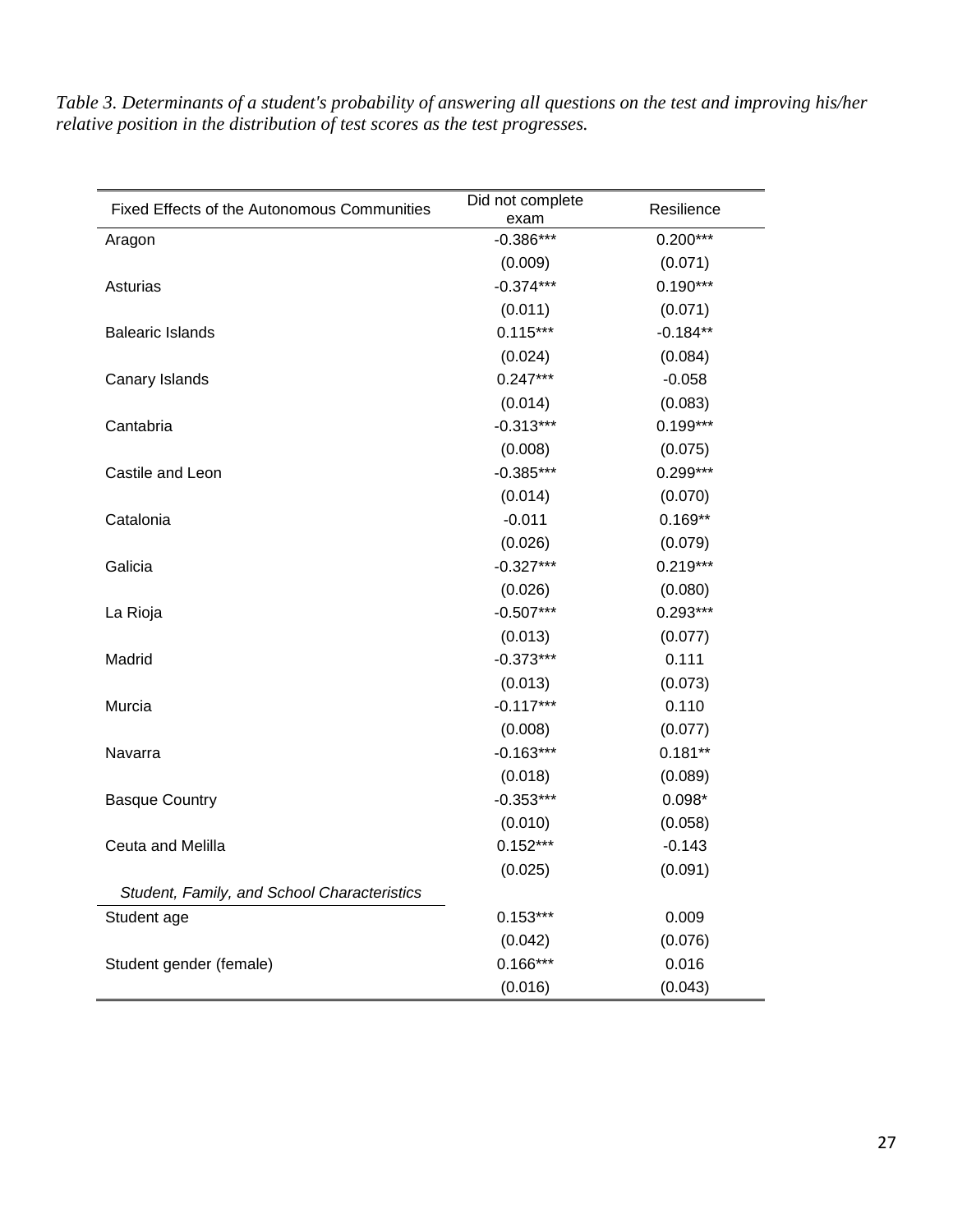Student, Family, and School Characteristics Did not complete exam Resilience Highest level of education of the father  $0.076***$  0.069 (0.021) (0.083) Average level of education of the father  $0.020$  0.030 0.030 (0.031) (0.073) Highest level of education of the mother  $-0.045$  -0.137 (0.054) (0.090) Average level of education of the mother  $-0.070***$  -0.053 (0.025) (0.077) Father, occupation category 1 0.081 -0.023 (0.087) (0.115) Father, occupation category 2  $-0.022$  0.118 (0.043) (0.084) Father, occupation category 3 0.054 0.142<sup>\*</sup> (0.059) (0.079) Father, occupation category 4 0.014 0.014 0.113 (0.072) (0.073) Father, occupation category 5 0.138\*\*\* -0.079 (0.051) (0.064) Father, occupation category 6 0.351 -0.325 (0.221) (0.201) Father, occupation category 7 0.009 -0.056 (0.089) (0.108) Father, occupation category 8 0.036 -0.157 (0.093) (0.159) Mother, occupation category 1  $-0.099**$  -0.099\*\*  $-0.015$ (0.040) (0.091) Mother, occupation category 2  $-0.042$  0.071 (0.070) (0.099) Mother, occupation category 3 0.024 0.109 (0.074) (0.098) Mother, occupation category 4 0.022 0.100 (0.073) (0.107) Mother, occupation category 5  $-0.092*$  0.042 (0.053) (0.094) Mother, occupation category 6 0.071 0.017 (0.067) (0.152) Mother, occupation category 7  $-0.025$  -0.137\* (0.076) (0.079) Mother, occupation category 8 0.036 0.051 (0.061) (0.095)

*Table 3. Determinants of a student's probability of answering all questions on the test and improving his/her relative position in the distribution of test scores as the test progresses (continuation)*